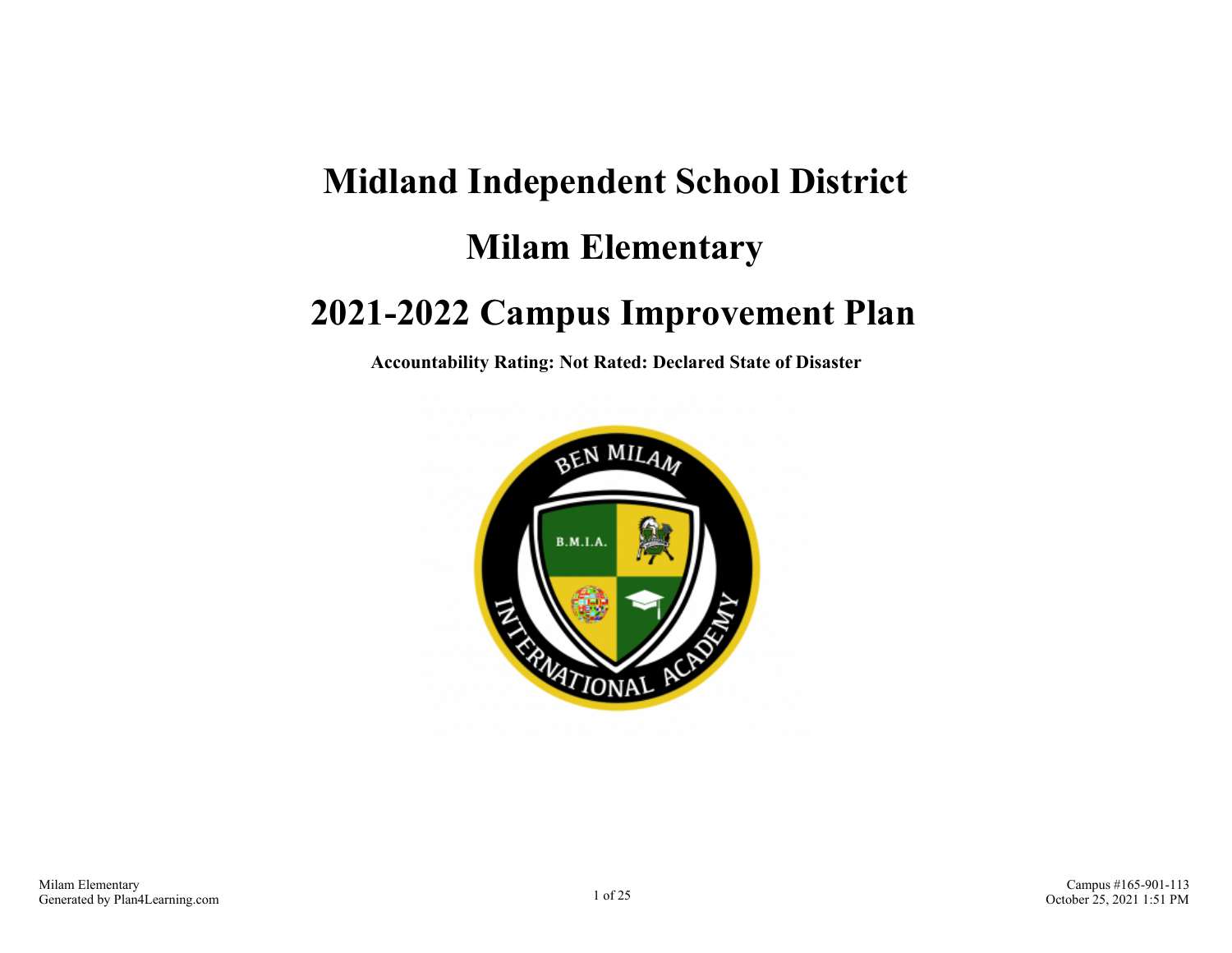# **Mission Statement**

Ben Milam International Academy is committed to producing bilingual, biliterate and sociocultural competent scholars who will excel in a globalized 21st century economy.

# **Vision**

Ben Milam International Academy will fulfill our mission by establishing a culture of support and achievement that is rooted in college readiness and embraces language and cultural diversity, hold ALL scholars to high expectations, and ensures progress in linguistic and academic skills in Spanish and English.

One community, one vision, excellence!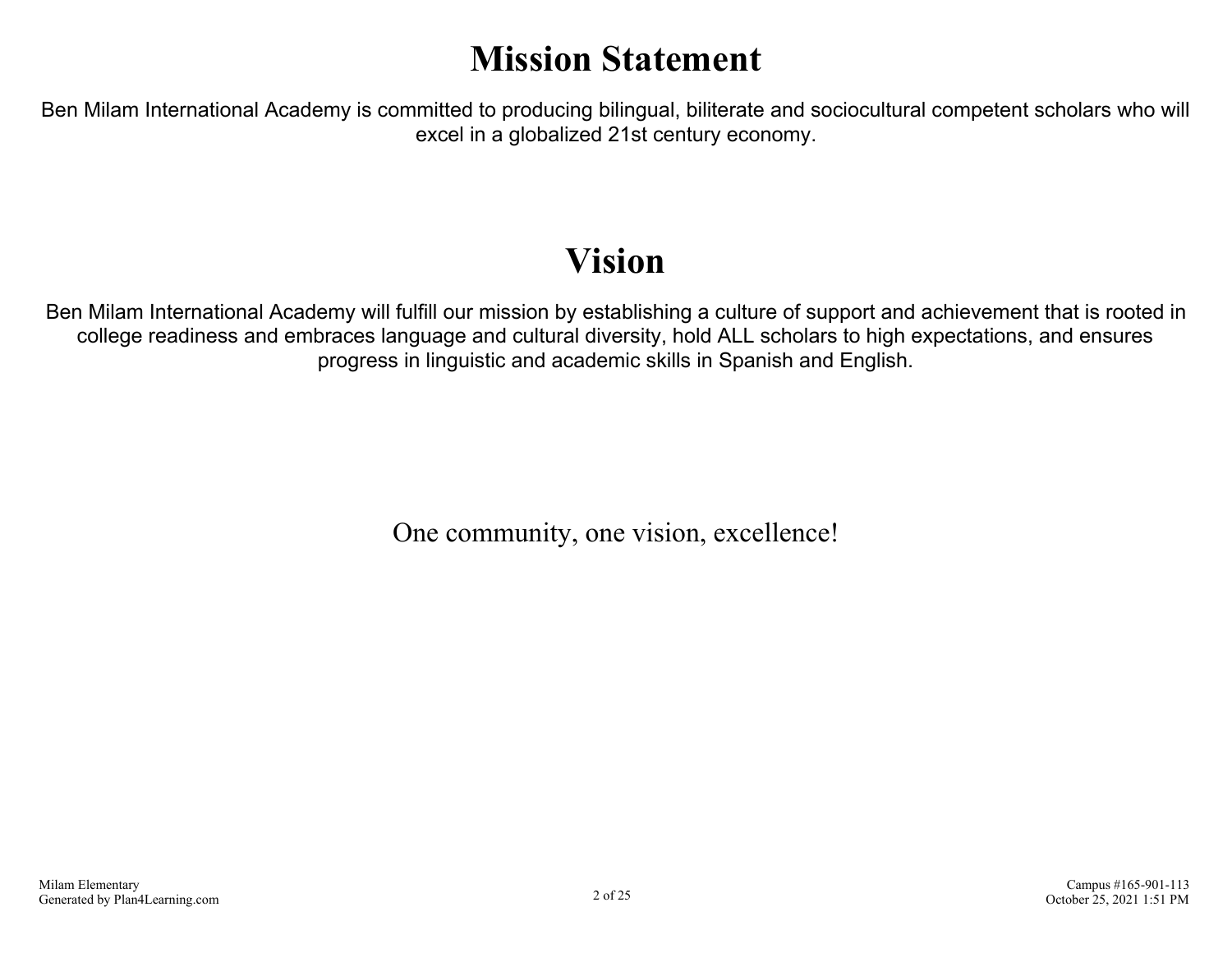# **Table of Contents**

| Comprehensive Needs Assessment                                                                                                                                    |    |
|-------------------------------------------------------------------------------------------------------------------------------------------------------------------|----|
| Demographics                                                                                                                                                      |    |
| <b>Student Achievement</b>                                                                                                                                        |    |
| School Culture and Climate                                                                                                                                        |    |
| Staff Quality, Recruitment, and Retention                                                                                                                         |    |
| Curriculum, Instruction, and Assessment                                                                                                                           | 10 |
| Parent and Community Engagement                                                                                                                                   | 11 |
| School Context and Organization                                                                                                                                   | 12 |
| Technology                                                                                                                                                        | 13 |
| Priority Problem Statements                                                                                                                                       | 14 |
| Comprehensive Needs Assessment Data Documentation                                                                                                                 | 15 |
| Goals                                                                                                                                                             | 17 |
| Goal 1: Improve Pre-Kindergarten-2nd Grade literacy skills to ensure all students are reading on or above grade level by end of second grade.                     | 18 |
| Goal 2: Increase the performance of all third through fifth-grade students scoring at the meets or masters level on STAAR Reading. BMIA Reading Goals: Approaches |    |
| $65\%$ , Meets $40\%$ and Masters 18%.                                                                                                                            | 20 |
| Goal 3: Increase the performance of all third through sixth-grade students scoring at the meets or masters level on STAAR Math.: Approaches 70% Meets 45% and     |    |
| Masters 22%.                                                                                                                                                      | 21 |
| <b>State Compensatory</b>                                                                                                                                         | 23 |
| <b>Budget for Milam Elementary</b>                                                                                                                                | 24 |
| Personnel for Milam Elementary                                                                                                                                    | 24 |
| Addendums                                                                                                                                                         | 24 |
|                                                                                                                                                                   |    |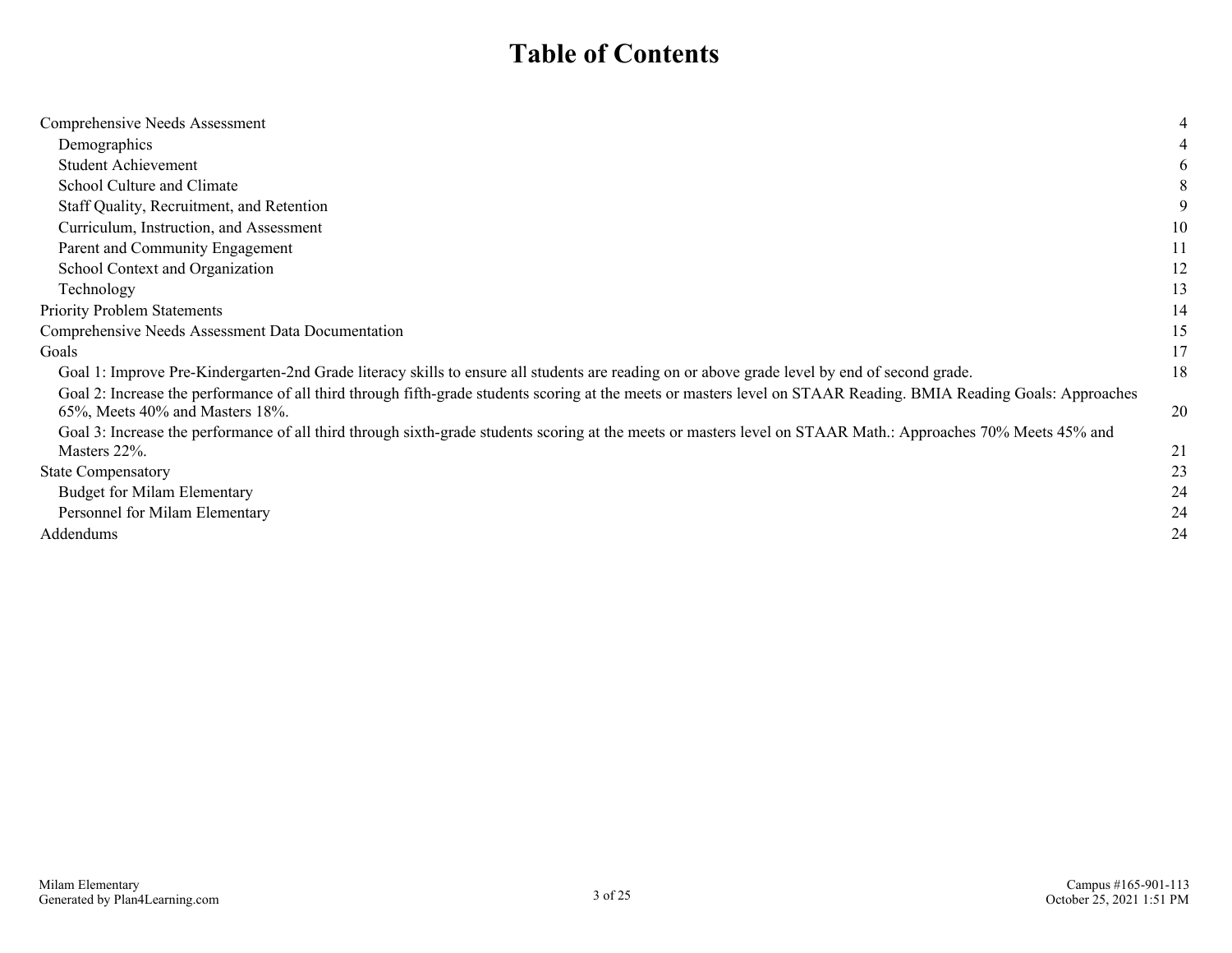# **Comprehensive Needs Assessment**

## <span id="page-3-0"></span>**Demographics**

#### **Demographics Summary**

Milam Elementary is a very diverse campus and this year we will be 56 years old! Our campus namesake. Benjamin Rush Milam was an American colonist of Mexican Texas and a military leader and hero of the Texas Revolution. A native of what is now Kentucky, Milam fought beside American interests during the Mexican War of Independence and later joined the Texians in their own fight for independence, for which he assumed a leadership role. Persuading the weary Texians not to back down during the Siege of Béxar, Milam was killed in action while leading an assault into the city that eventually resulted in the Mexican Army's surrender. Milam County, Texas and the town of Milam are named in his honor, as are many other place names and civic works throughout Texas.

We currently serve a total of 479 scholars. Of the 479, are African-American, are Hispanic/Latino Students, Asian Students, White Students, American Indian or Alaskan, native Hawaiian or other pacific islander, and students with two or more races.

Milam Elementary is an MISD partner school with a specialized program. Milam is a dual language program serving PK-2nd Grade students learning two languages. Our grades 3-6 follow a traditional school model serving neighborhood students. The program grows one grade every year until it completes implementation of the dual language program PK-6th Grade. Milam Elementary houses the Newcomer Academy which an MISD program for students that are new to the country, in years 1 and 2 of their journey into becoming English speakers. Milam's EB student population is 25.45% Limited English Proficient speaking Students, and 5.45 students served under the umbrella of Special Education.

Milam is a Title 1 school with currently 76% of the student body considered socio economically disadvantaged. This percentage continues to decrease with the introduction of the Dual Language program that is impacting the socioeconomic makeup of a former neighborhood school.

During the pandemic of 2020, the school served its members initially face to face and later MOA(Midland Online Academy), providing chrome books/hot spots for students within our school. Over the past 2 years, the overall perception of parents of our campus has increased to 85% from 64% the prior year. Milam has a low level of student discipline with 31 referrals documented in 2020-21.

As for Teaching and Professional Staff: Milam has 2 Administrators, 1 librarian, 1 reading interventionist, 14 General Education Teachers, 11 Total bilingual Teachers, 4 Paraprofessionals, and 3 Custodial Staff Members, with 15 Total Cafeteria or Child Nutrition Servers. Overall satisfaction with Milam school quality in stakeholder groups is based on the 19-20 and 2020-21 K12 staff survey data.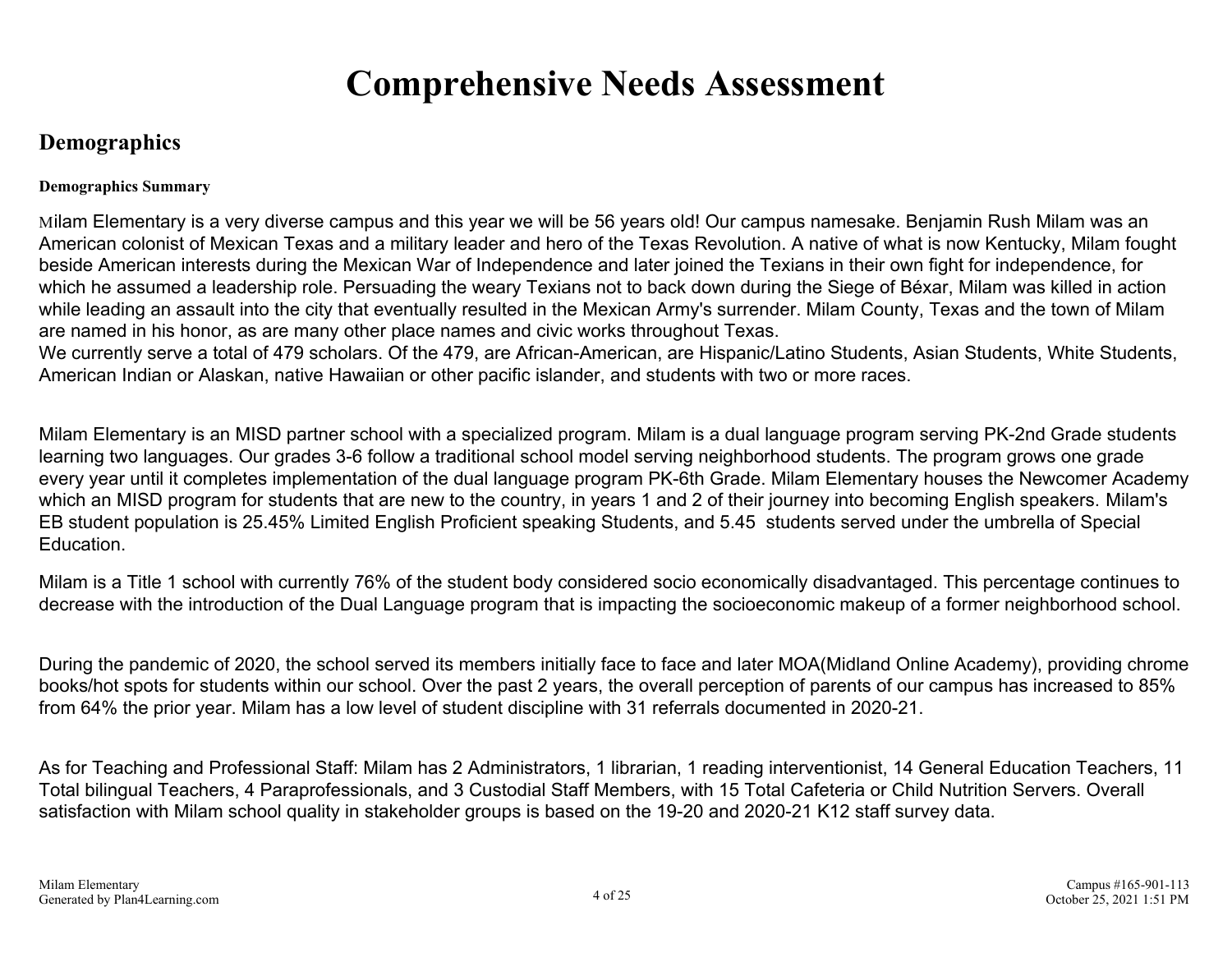



The chart above summarizes attendance trends for Milam Elementary. Attendance last year was calculated at 92.73% below the expected district goal of 94%.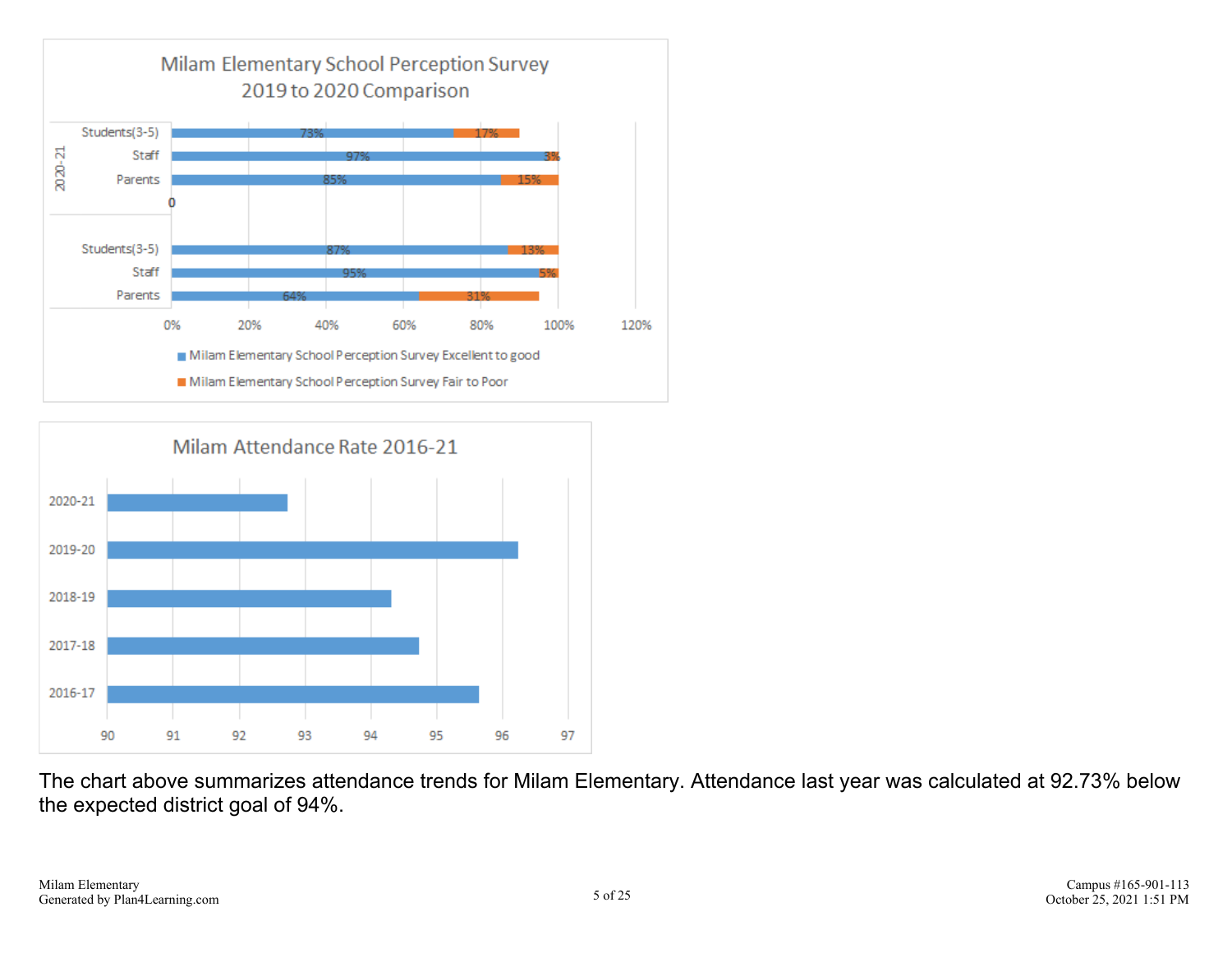#### **Demographics Strengths**

- Milam is an ethnic and culturally diverse campus.
- Milam hosts monolingual, dual language and ESL programs.
- Students attend WIN time to adress learning gaps.
- The student to teacher ratio ranges from 15-20 students per teacher.
- Title I funds have enabled the campus to hire a part-time Reading Interventionist as well as teacher assistant for classroom support. Funds are utilized in adding support within the classroom.

#### **Problem Statements Identifying Demographics Needs**

**Problem Statement 1:** Attendance rates have decreased compared to prior years. In 2020-21 attendance was at 92.73%. **Root Cause:** Attendance has been affected by the pandemic and parents keeping their students at home for extended periods of time. Not all students utilized the MOA(Midland Online Academy) option to its potential resulting in learning gaps.

**Problem Statement 2:** There is a need for additional professional learning for our staff to address the needs of our diverse population. **Root Cause:** Milam houses three different instructional programs with different needs.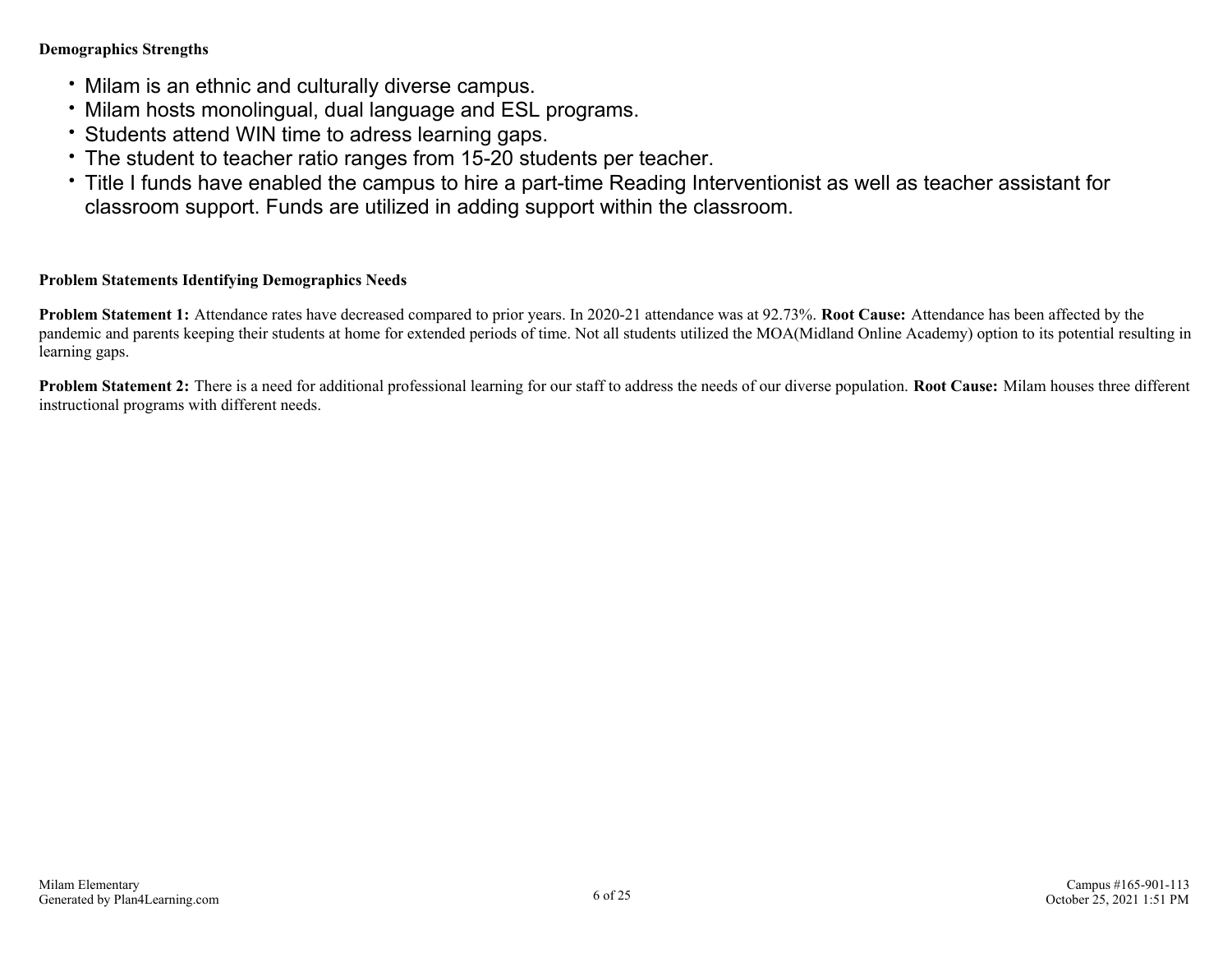### <span id="page-6-0"></span>**Student Achievement**

#### **Student Achievement Summary**

Milam's accountability rating for 2021 was equicvalent to an F according to the state accountability conversion tool. In 2019, It had been rated D but an F in student growth. For this reason, Milam has ben requested to put a TIP in place to address this issue.

Reading results in K-2 are listed in the table below:

|                                                 | Assessment       |                      |       |             |            | # Students Enrolled in Grade Level         |              |              |                 |    |             |                                                      | # Students Tested               |    |                |              |           | # Students Who Met Standard |                      |                                    |  |
|-------------------------------------------------|------------------|----------------------|-------|-------------|------------|--------------------------------------------|--------------|--------------|-----------------|----|-------------|------------------------------------------------------|---------------------------------|----|----------------|--------------|-----------|-----------------------------|----------------------|------------------------------------|--|
| Assessment Date<br>Name                         | Adminstered Area |                      | Level |             |            | Subject Grade Total ED African<br>American |              |              |                 |    |             | Hispanic White LEP SPED Total ED African<br>American | Hispanic White LEPSPED Total ED |    |                |              |           | African<br>American         | Hispanic White LEPSP |                                    |  |
| Imagine<br>Math<br>Spanish                      |                  | Math                 | K     | $\sqrt{55}$ | 49 4       |                                            | 49           | 21           | $ 0\rangle$     | 54 | 49          |                                                      | 49                              | 21 | $\overline{0}$ | $ 40\rangle$ | $36 \, 3$ |                             | 37                   | $\begin{vmatrix} 16 \end{vmatrix}$ |  |
| <b>ISIP</b><br>Espanol                          |                  | Reading <sub>K</sub> |       | 57          | $\vert$ 51 | $\sqrt{2}$                                 | 52           | 22           | $\vert 0 \vert$ | 57 | $51 \,   4$ |                                                      | 52                              | 22 |                | 44           | 40 2      |                             | $ 43\rangle$         | 20                                 |  |
| 18 Week<br>District<br>Checkpoint<br>(Eng/Span) |                  | Math                 |       | 76          | 48 15      |                                            | 60           | $ 18\rangle$ | $\vert$ 2       | 76 | 48 15       |                                                      | 60                              | 18 |                | 63           |           | 37 11                       | 52                   | 18                                 |  |
| ISIP &<br><b>ISIP</b><br>Espanol                |                  | Reading <sup>1</sup> |       | 76          | 48 15      |                                            | 60           | 18           | $\vert$ 2       | 76 | 48 15       |                                                      | 60                              | 18 |                | $\vert$ 52   |           | 35 12                       | $ 43\rangle$         | $\vert 15 \vert$                   |  |
| 18 Week<br>District<br>Checkpoint               |                  | Math                 |       | 55          | 39         |                                            | $ 41\rangle$ |              | $\sqrt{8}$      | 55 | 39 11       |                                                      | 41                              |    |                | 32           |           | 308                         | 23                   | h                                  |  |
| <b>ISIP</b>                                     |                  | Reading <sub>2</sub> |       | $\vert$ 55  | 39 11      |                                            | 41           |              | $\vert 8 \vert$ | 55 | 39 11       |                                                      | 41                              |    |                | 35           |           | 308                         | 26                   |                                    |  |

For the past 4 years, historical data revealed that Milam Elementary was not meeting the expected growth in reading and math. The chart below compares student performance from 2019 with the latest STAAR results in 2021. In math, all grades perfomed at a lower level with a loss of 14% across 3-6 Grade.

#### STAAR Math (English and Spanish combined)

#### 2020-2021 School Year 2018-2019 School Year

|               | ElementaryTotal<br>Campuses Students |     | Number<br>Met | Percent<br>Met | $#$ DID NOT<br>HIT<br>ApproachesApproachesAPPROACHES | ElementaryTotal<br>Campuses Students |     | Number<br>Met | Percent<br>Met | $#$ DID NOT<br>HП<br>ApproachesApproachesAPPROACH | Difference on<br>$%$ MET<br><b>APPROACHES</b><br>2021 vs 2019 |
|---------------|--------------------------------------|-----|---------------|----------------|------------------------------------------------------|--------------------------------------|-----|---------------|----------------|---------------------------------------------------|---------------------------------------------------------------|
| 3rd-6th Milam |                                      | 280 | 165           | 59%            | .15                                                  | Milam                                | 228 | 167           | 73%            | 61                                                | $-14\%$                                                       |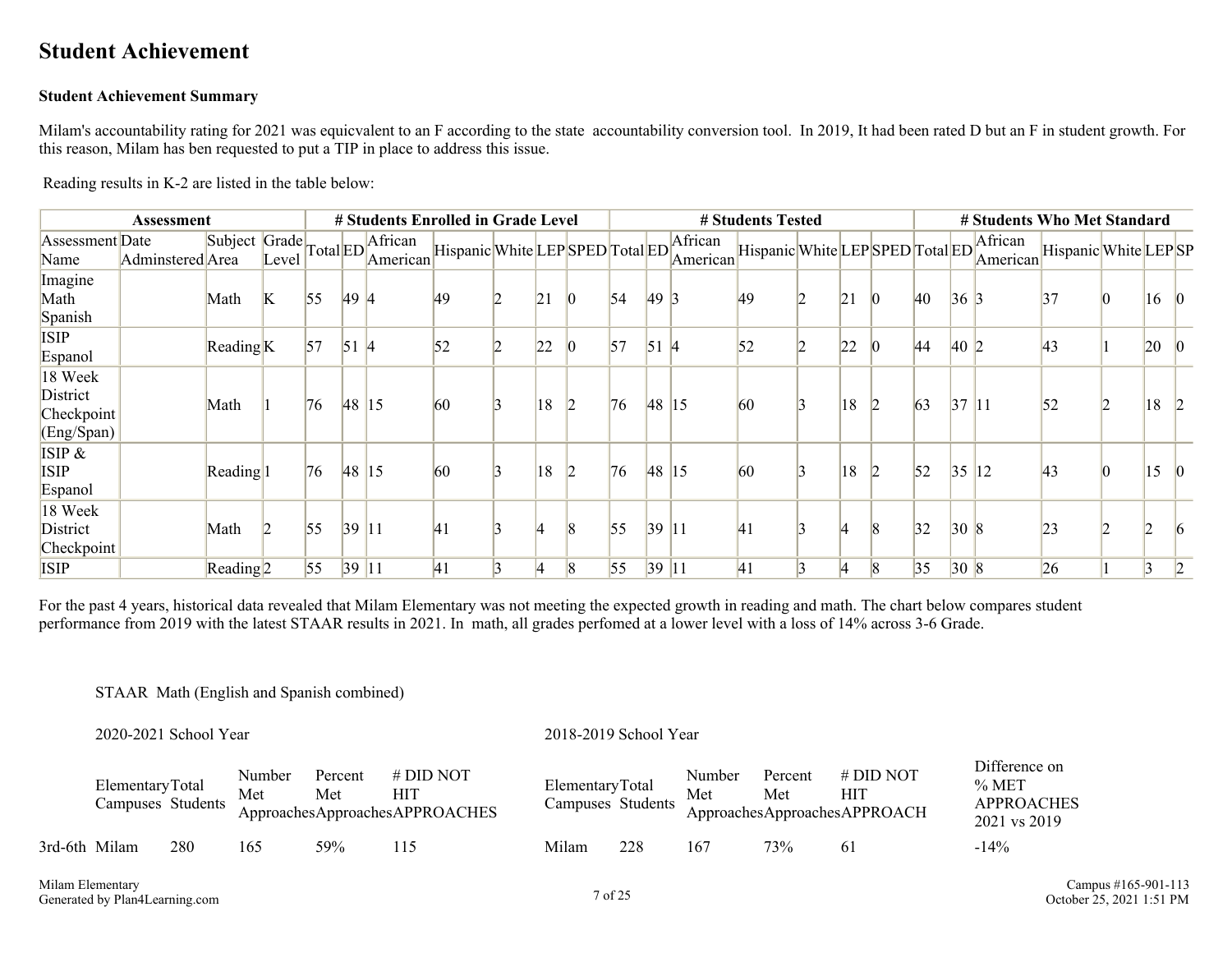| 3rd | Milam | 52 | 31 | 60% | ∠⊥ | Milam | 61 | 46 | 75% |    | $-15%$  |
|-----|-------|----|----|-----|----|-------|----|----|-----|----|---------|
| 4th | Milam | 59 | 39 | 66% | 20 | Milam | 58 | 45 | 78% |    | $-12\%$ |
| 5th | Milam | 97 | 59 | 61% | 38 | Milam | 53 |    | 70% | 16 | $-9\%$  |
| 6th | Milam | 72 | 36 | 50% | 36 | Milam | 56 | 39 | 70% |    | $-20%$  |

SSTAAR Reading (English and Spanish combined)

#### 2020-2021 School Year 2018-2019 School Year

|               | ElementaryTotal<br>Campuses Students |     | Number<br>Met | Percent<br>Met | $#$ DID NOT<br><b>HIT</b><br>ApproachesApproachesAPPROACHES | ElementaryTotal<br>Campuses Students |     | Number<br>Met | Percent<br>Met | $#$ DID NOT<br>HIT<br>ApproachesApproachesAPPROACH | Difference on<br>% MET<br><b>APPROACHES</b><br>2021 vs 2019 |
|---------------|--------------------------------------|-----|---------------|----------------|-------------------------------------------------------------|--------------------------------------|-----|---------------|----------------|----------------------------------------------------|-------------------------------------------------------------|
| 3rd-6th Milam |                                      | 280 | 151           | 54%            | 129                                                         | Milam                                | 228 | 120           | 53%            | 108                                                | $1\%$                                                       |
| 3rd           | Milam                                | 52  | 31            | 60%            | 21                                                          | Milam                                | 61  | 32            | 52%            | 29                                                 | 8%                                                          |
| 4th           | Milam                                | 59  | 34            | 58%            | 25                                                          | Milam                                | 58  | 33            | 57%            | 25                                                 | $1\%$                                                       |
| 5th           | Milam                                | 97  | 60            | 62%            | 37                                                          | Milam                                | 53  | 32            | 60%            | 21                                                 | 2%                                                          |
| 6th           | Milam                                | 72  | 26            | 36%            | 46                                                          | Milam                                | 56  | 23            | 41%            | 33                                                 | $-5%$                                                       |

#### **Student Achievement Strengths**

- Reading results from 2019 to 2021 remained the same with the exception of a 5% decrease in 6th Grade.
- 3rd Grade made a gain of 8% compared to 2019.
- PLC Framework training is being provided campus wide to address teacher needs in content knowledge, planning, establishing goals and differentiaiton to provide what studens need.
- Teachers review their instructional template to fine tune the essential skills that have been identified and the vertical teams track their growth.
- Investment in instructional materials and programs that help teachers provide a more targeted approach in instructional delivery.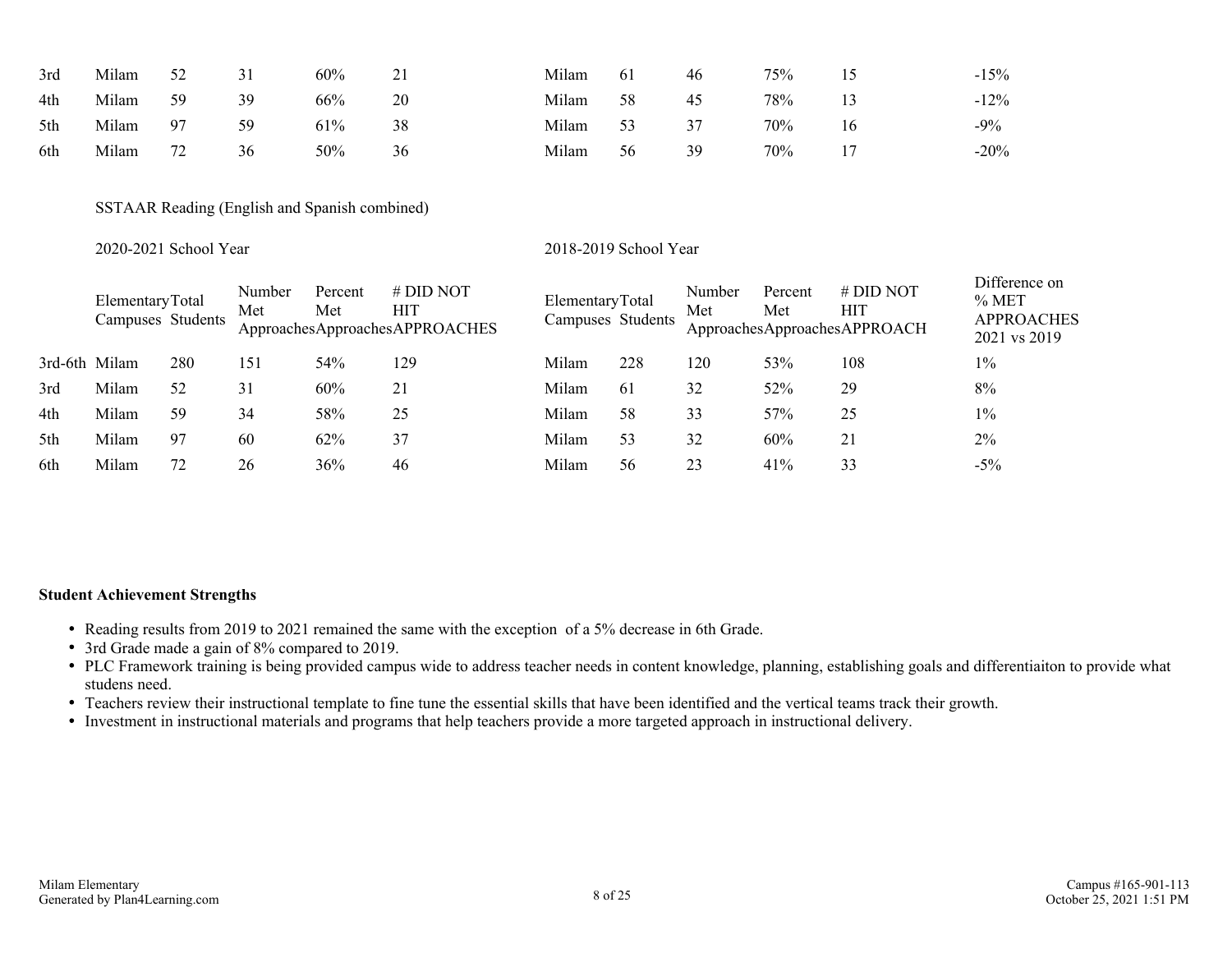### <span id="page-8-0"></span>**School Culture and Climate**

#### **School Culture and Climate Summary**

It is essential to establish the best possible environment so that our students can achieve optimum success. The staff at Milam Elementary is committed to creating a safe environment that is conducive to learning. At the center of this commitment is the continued implementation of CHAMPS. CHAMPS facilitates the process of establishing clear behavior expectations, and motivating students to put forth their best efforts. This also, helps reduce misbehavior and increases academic engagement. Student safety is our priority. In addition to CHAMPS, the school counselor will implement character awareness program, bullying awareness, drug awareness, and safety programs. Milam staff is dedicated to promoting a culture of universal achievement by establishing the six exceptional systems defined by No Excuses University. Milam is part of the No Excuses University network and as such, it is out belief that every child should be prepared and ready for college f they choose to go. We promote a cultre of college awareness.

#### **School Culture and Climate Strengths**

A discipline committee was formed to address classroom discipline and support teacher and student interactions. The committee developed a school wide positive behavior support plan with the guidance of behavior specialists. The Leveled Referral system provides teachers a guideline to follow when referring students to the office. This initiative provided teachers the structure to maximize instruction and minimize the amount of time students lost instruction due to removal from class. The discipline committee will be training staff on restorative practices to establish a culture of ownership for students. In addition, all staff is fully trained in bullying and child abuse awareness. The school consistently implements the use of the Raptor System for campus visitors. Safety drills are also conducted frequently as outlined by the district.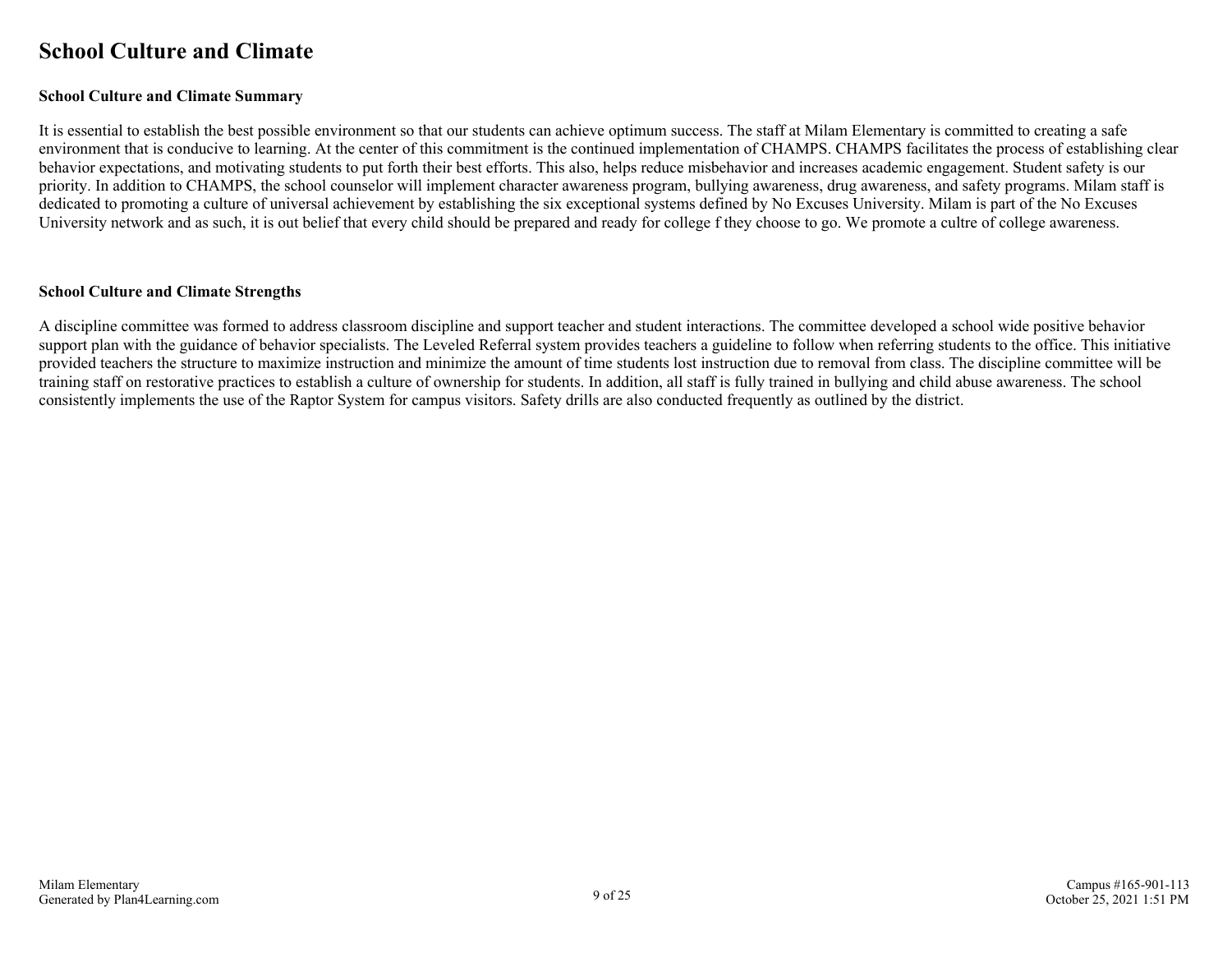### <span id="page-9-0"></span>**Staff Quality, Recruitment, and Retention**

#### **Staff Quality, Recruitment, and Retention Summary**

All Milam teacher participate in a grade level and a vertical alignment team that meet weekly. The majority of teching staff consists of certified teachers with approrpiate certification. Milam teachers attend training on a regular basis in order to grow as a professional, build common understanding on essential standards, and learn about best practices in the classroom. Teachers not highly qualified are working with the district's Human Resource personnel to become highly qualified. To support this goal, we hire teachers in the DOI program and mentor them through certifiaction. Whe considering Teacher Assistants we assess the probability of them eventually becoming certified teachers and guide the indivicually to create a plan. As Milam's Dual language program gorws one grade per yer, the need of recruting bilingual educators is high. Program sustentability depends on the campus ability to recruit fully certified educators.

#### **Staff Quality, Recruitment, and Retention Strengths**

Milam is investing in its faculty by hiring Solution Tree to level the knowledge of high elvelrage isntructional practices that will provide high student performance results. The alignment of practices in the PLC Instructional cycle allow educators opportunities to directly improve teaching and learning. Learning communities also enhance teacher reflection of instructional practices and student outcomes. Learning from others in the PLC allows teachers to reflect on ways to enhance teaching and to adjust professional practice. Another important objective in bringing Solution Tree as a consultant to Milam is to empower teachers. The direct effect is improved status, increased knowledge, and access to decision-making. Ollaboration within the PLC romoves the stigma of asking for help, mainitng open dialogue between colleagues. The objective is to create a faculty with a feeling of self-efficacy that trust one another to make decisions and that will support every member of the PLC.

#### **Problem Statements Identifying Staff Quality, Recruitment, and Retention Needs**

**Problem Statement 1 (Prioritized):** Access to qualified and experienced teachers is limited. District schools cannibalize one another and recruit teachers aways from the school **Root Cause:** Annual graduation rate for teachers at local colleges is below level of need. Inability to access non-traditional sources of specialized teacher(i.e bilingual) from other spanish speaking countries.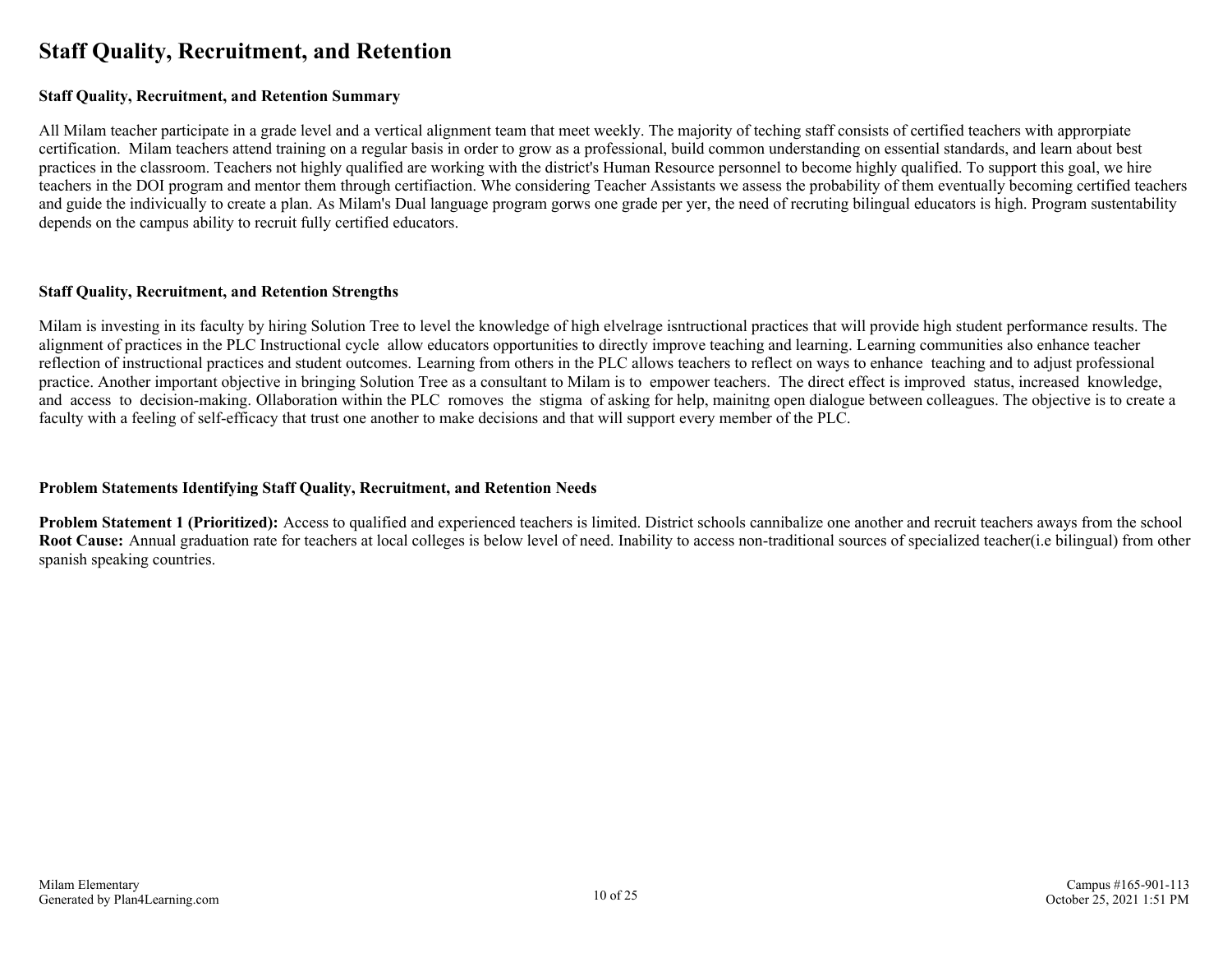### <span id="page-10-0"></span>**Curriculum, Instruction, and Assessment**

#### **Curriculum, Instruction, and Assessment Summary**

Teachers at Milam Elementary will focus on implementing a quality Tier I instruction by identifying the essential standards to ensure students are well prepared for the next grade level. Teachers will work collaborative when dissecting essential learning standards and creating a systemic approach in the delivery of instruction. Teams will create student learning targets for each of the essential standards of their content. Milam will follow the district's Instructional Process Model, provide periodic planning session during which teacher will unpack the standards in core content areas. During the instructional planning session, teams will create learning targets. Teachers will also work on identifying students on Tier 2 and 3 levels; they will follow up this identification of struggling learners with interventions documented through the RTI process. Teachers will use both formative and summative assessments to monitor student progress and check for understanding. The staff at Milam will meet regularly to disaggregate data and will follow the PLC school adopted protocols for improving instruction, student engagement and learning, and interventions.

#### **Curriculum, Instruction, and Assessment Strengths**

Teachers at Milam are familiar with the PLC framwork and philosophy. They utilizae the 4 questions as a guide in planning for assessment and instruction. The teams want to ensure all students learn at high levels. The faculty has engaged in a process with Solution Tree to change the current way of addressing teaching an leanring. The objective is for all to have a "results orientation," that is, they must be focused on student results. For this purpose, all teachers works collaboratively toward SMART goals, they gather and analyze student evidence to inform individual and collective practice. Another practice that is being establsihed is the continous analysis of data to identify specific needs of individual students.

#### **Problem Statements Identifying Curriculum, Instruction, and Assessment Needs**

**Problem Statement 1 (Prioritized):** Students' STAAR performance in all subgroups has not met growth standard. **Root Cause:** Teachers lack training in pedagogical and psychological aspects of teaching and learning making them ineffective. (Knowledge of classroom management: maximizing the quantity of instructional time, maintaining clear direction in lessons. Knowledge of teaching methods: having a command of various teaching methods, knowing when and how to apply each method.)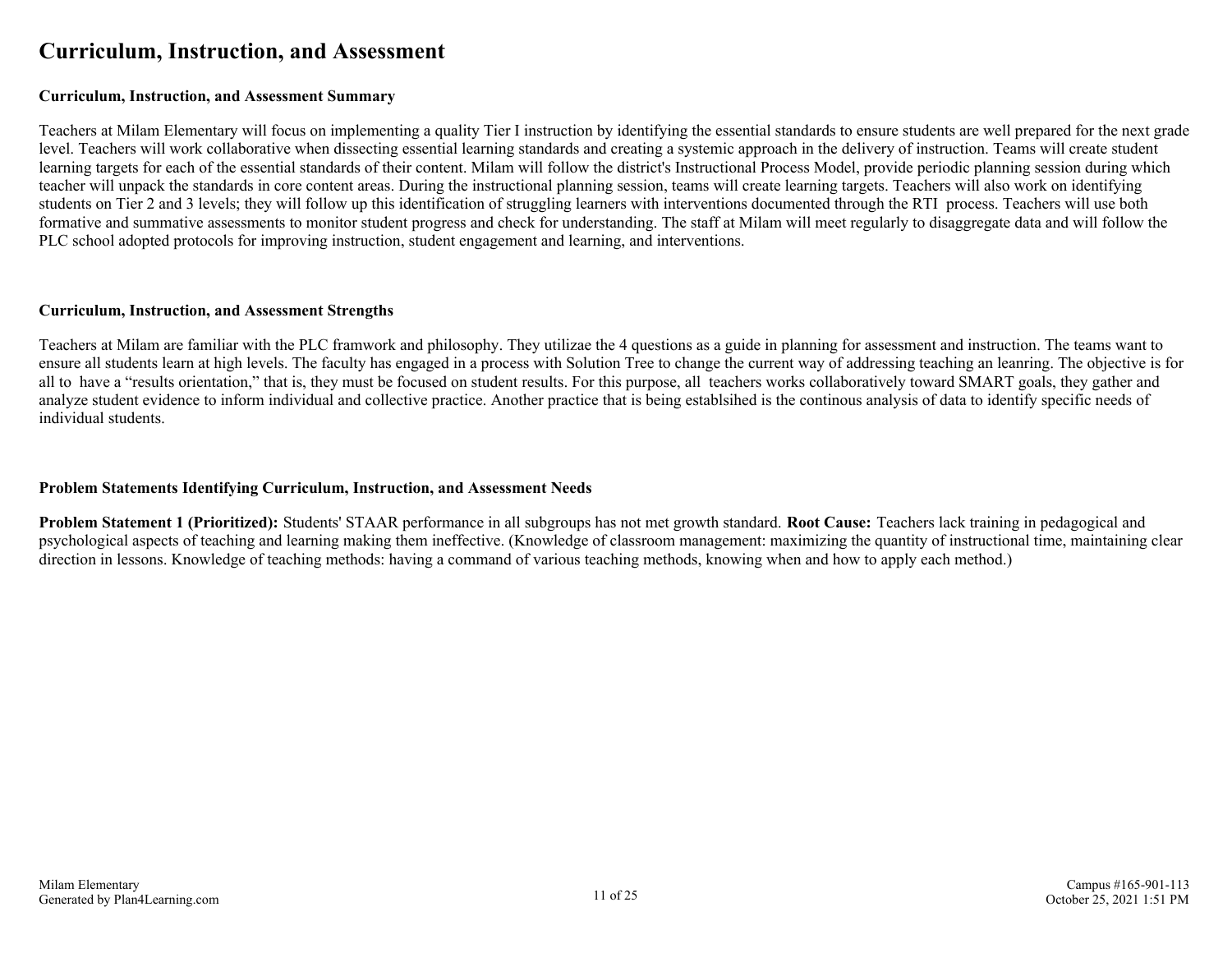### <span id="page-11-0"></span>**Parent and Community Engagement**

#### **Parent and Community Engagement Summary**

Due to the pandemic, Milam has not had the opportunity to engage parents in activities face to face. Milam has a Parent-Teacher Association (PTA). Milam will continue to work with parents to encourage them to participate in the areas where they can be most effective for our campus and students. Milam will host PTA assemblies, parent and student nights, and various other assemblies to keep parents involved. In addition, Milam will host informaiton meetings for recrutiment of Dual Language students in PreK and kInder.

#### **Parent and Community Engagement Strengths**

- Teachers send monthly newsletters to keep informed and updated.
- Parent perception of school and teachers is positive and are highly supportive.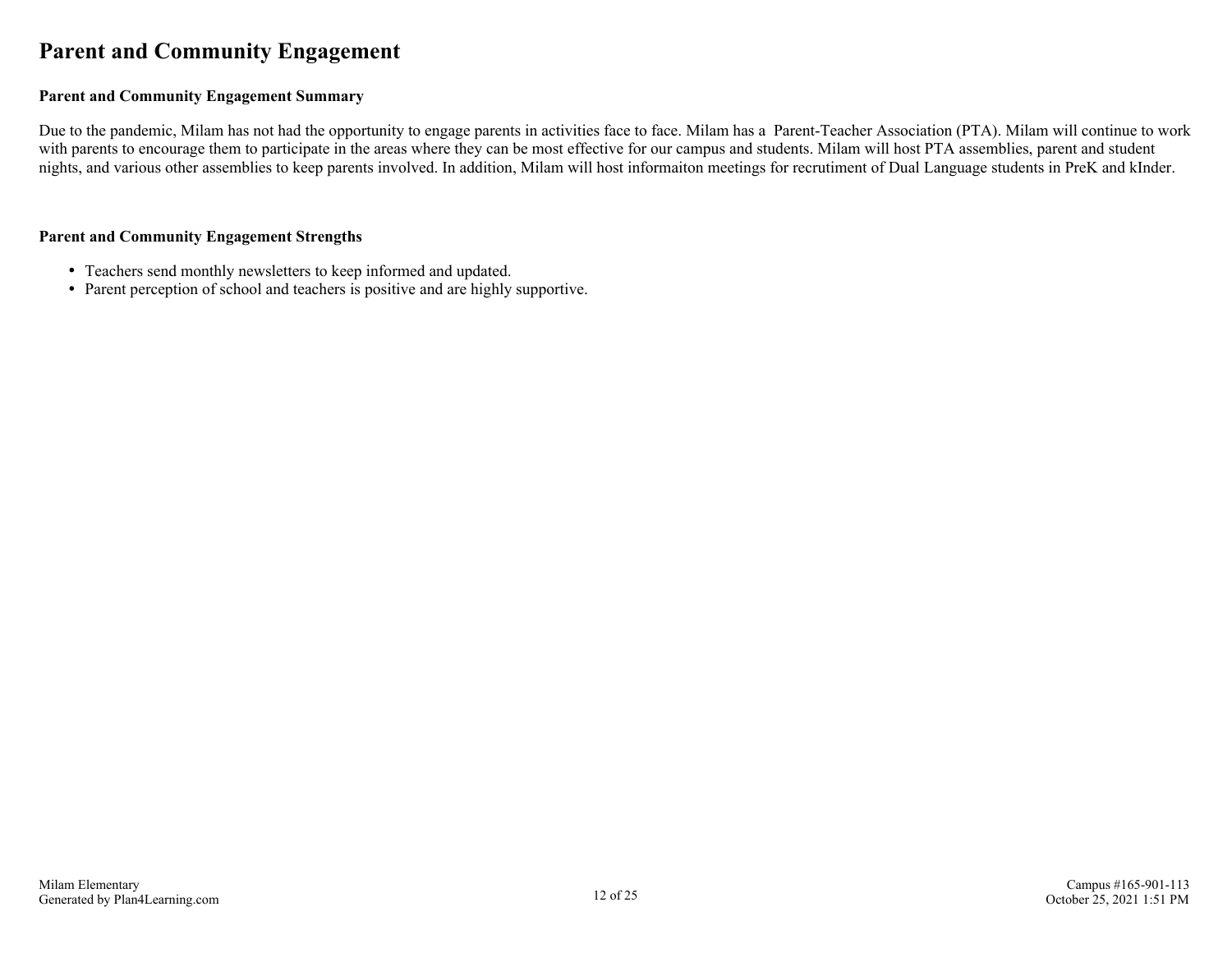### <span id="page-12-0"></span>**School Context and Organization**

#### **School Context and Organization Summary**

Our goal this year is to increase student progress and minimize performance gaps. Campus administrators will work closely with teacher to set SMART goals based on expected and accelerated progress criteria. We will strive to achieve this goal by setting a target of 10% improvement. Milam staff will deliver a higher quality of data analysis, lesson planning, and instructional delivery. We are implementing a regular schedule of learning new instructional strategies and are encouraging teachers to use these strategies on a daily basis. We have implemented a PLC model at the campus and teachers are expected and encouraged to meet regularly with their teams to plan instruction with a focus on essential learning standards. Teachers will share goals and track progress with students during the school year. Parent conferences will focus on those identified goals.

#### **School Context and Organization Strengths**

Teachers are provided support and continued professional growth in using effective learning/instructional strategies, identifying essential standards for students and teachers, unpacking the standards sessions through implementation of the PLC process and use of STAAR, and Lead4Ward resources. Teachers also meet regularly with their team and the administrators to analyze data and use the data to plan instruction, identify student needs and to outline interventions that will be used to meet the needs of the students.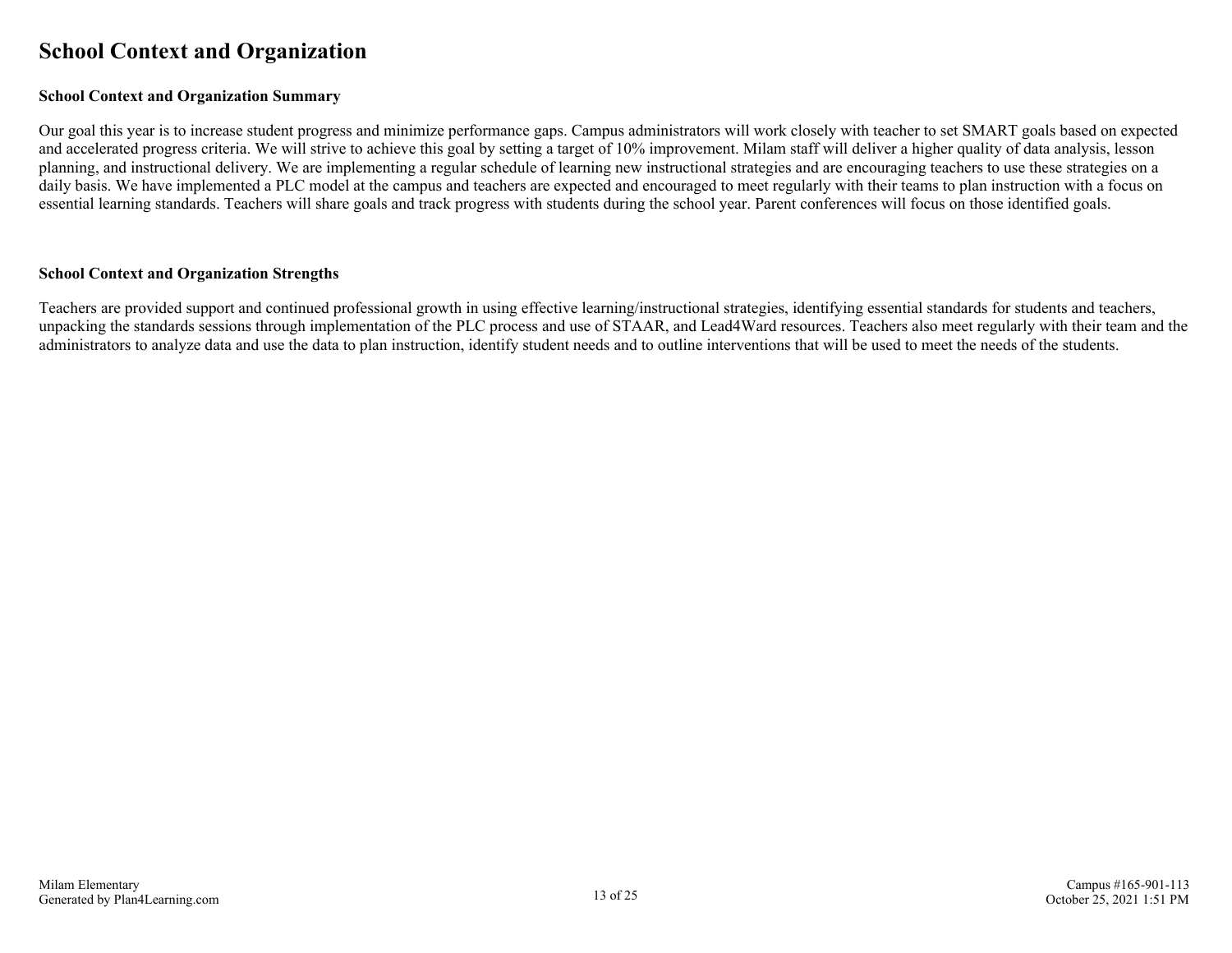# <span id="page-13-0"></span>**Technology**

#### **Technology Summary**

eMilam is currently a 1:1 campus and have began the process of upgrading Smartboards to Clever Touches in all classrooms. Other technology resources will be added in common use areas such as cafeteira dn laibrary for student and faculty use. Teachers are provided with access to multiple progras purchased by the school to improve their instructional delivery.

#### **Technology Strengths**

Every classroom is equipped with teacher computer, smart boards, document camera, and a minimum of 5 student computers. The 3rd-6th grades students have access to individual Chrome books. Milam also shares an instructional coach that provides instructional technology support.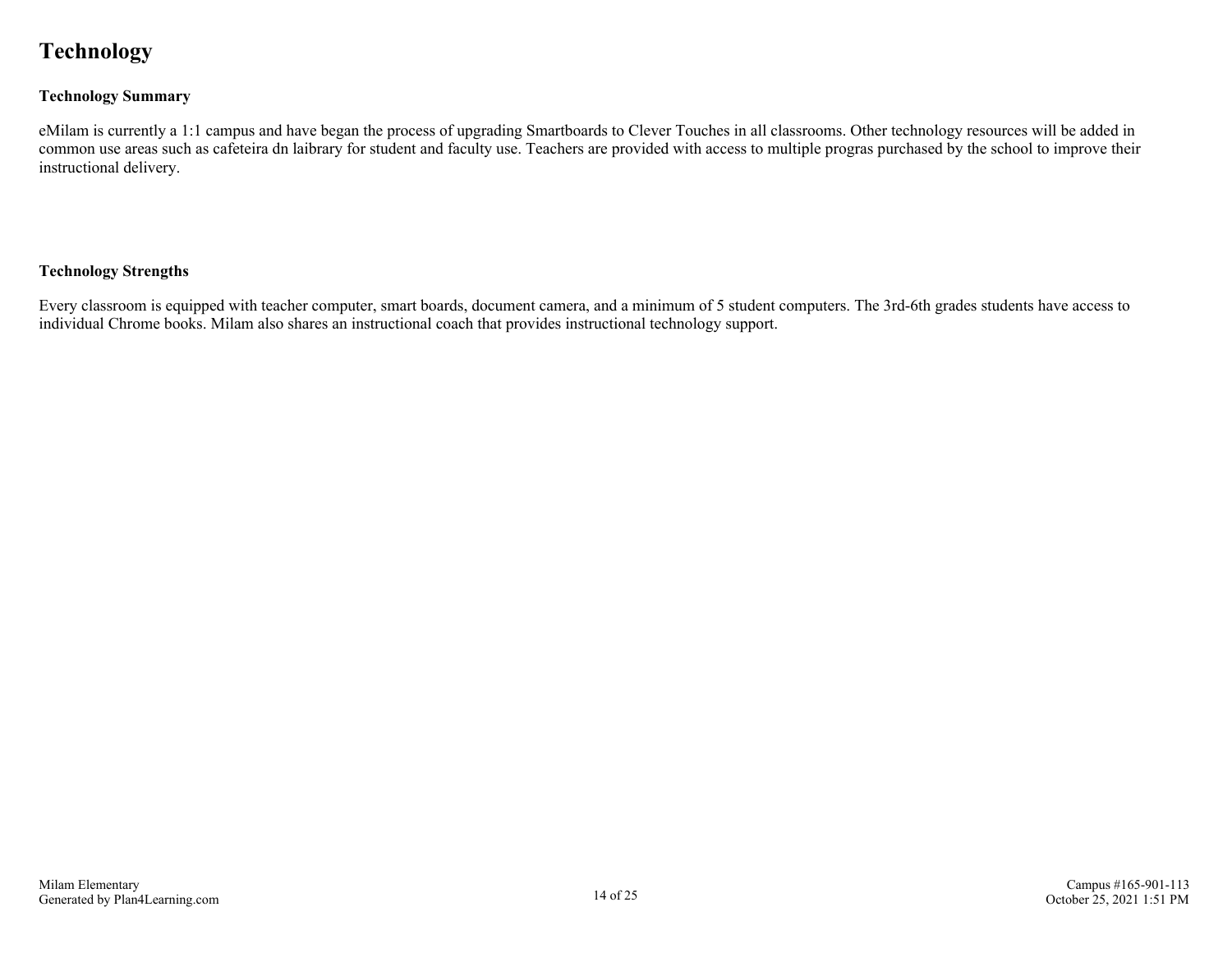# **Priority Problem Statements**

<span id="page-14-0"></span>**Problem Statement 1**: Access to qualified and experienced teachers is limited. District schools cannibalize one another and recruit teachers aways from the school

**Root Cause 1**: Annual graduation rate for teachers at local colleges is below level of need. Inability to access non-traditional sources of specialized teacher(i.e bilingual) from other spanish speaking countries.

**Problem Statement 1 Areas**: Staff Quality, Recruitment, and Retention

**Problem Statement 2**: Students' STAAR performance in all subgroups has not met growth standard.

**Root Cause 2**: Teachers lack training in pedagogical and psychological aspects of teaching and learning making them ineffective. (Knowledge of classroom management: maximizing the quantity of instructional time, maintaining clear direction in lessons. Knowledge of teaching methods: having a command of various teaching methods, knowing when and how to apply each method.)

**Problem Statement 2 Areas**: Curriculum, Instruction, and Assessment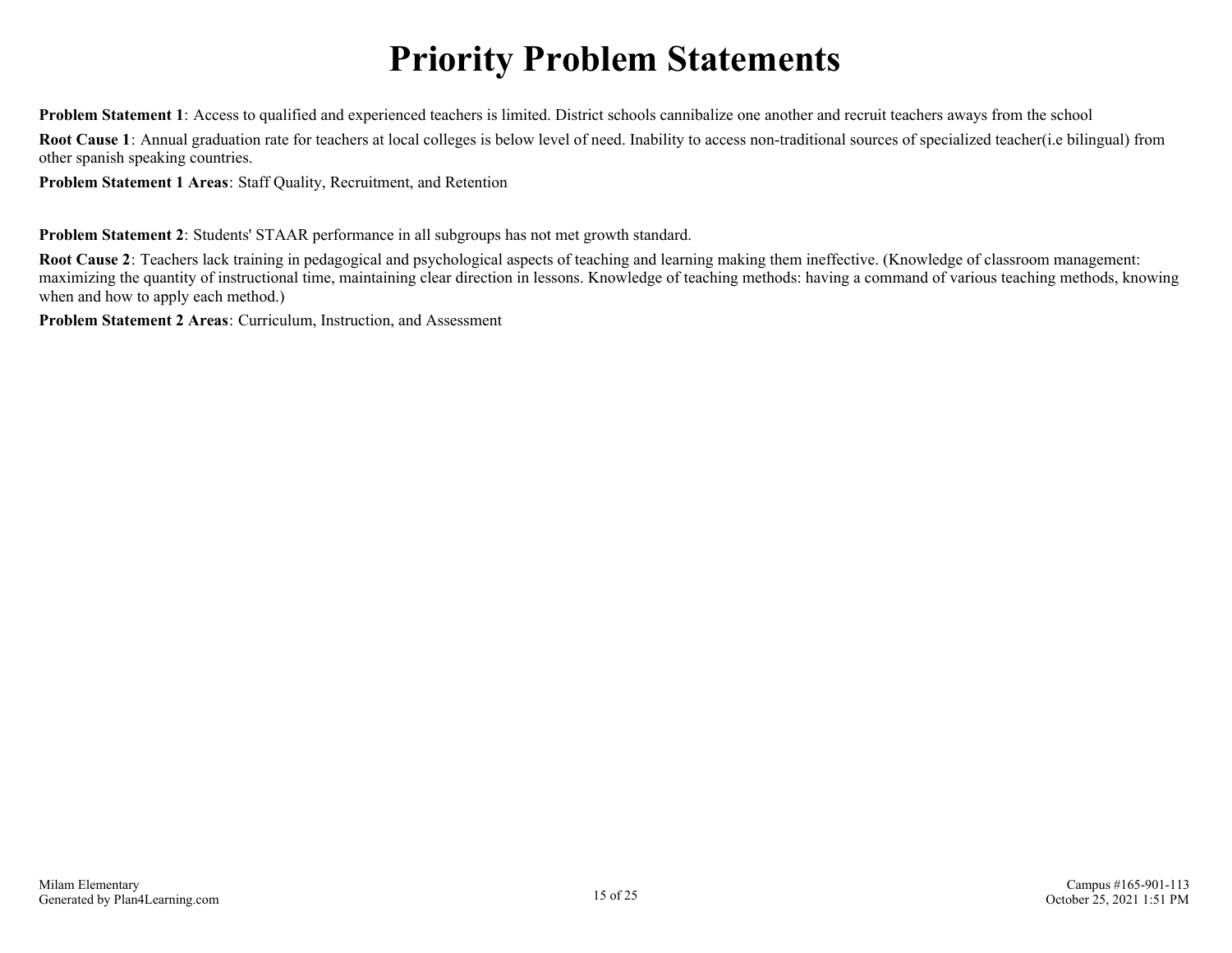# **Comprehensive Needs Assessment Data Documentation**

<span id="page-15-0"></span>The following data were used to verify the comprehensive needs assessment analysis:

#### **Improvement Planning Data**

- District goals
- Campus goals
- HB3 Reading and math goals for PreK-3
- Campus/District improvement plans (current and prior years)

#### **Accountability Data**

- Texas Academic Performance Report (TAPR) data
- Student Achievement Domain
- Accountability Distinction Designations
- Federal Report Card Data

#### **Student Data: Assessments**

- State and federally required assessment information
- (STAAR) current and longitudinal results, including all versions
- STAAR released test questions
- SSI: Istation Indicators of Progress (ISIP) accelerated reading assessment data for Grades 3-5 (TEA approved statewide license)
- Running Records results
- Istation Indicators of Progress (ISIP) reading assessment data for Grades PK-2

#### **Student Data: Student Groups**

- Race and ethnicity data, including number of students, academic achievement, discipline, attendance, and progress
- Race and ethnicity data, including number of students, academic achievement, discipline, attendance, and rates of progress between groups
- Special programs data, including number of students, academic achievement, discipline, attendance, and progress
- Special programs data, including number of students, academic achievement, discipline, attendance, and rates of progress for each student group
- Race and ethnicity data, including number of students, academic achievement, discipline, attendance, and rates of progress for each student group
- Economically Disadvantaged / Non-economically disadvantaged performance, progress, and participation data
- Economically disadvantaged / Non-economically disadvantaged performance and participation data

### **Student Data: Behavior and Other Indicators**

- Attendance data
- Mobility rate, including longitudinal data
- Discipline records

### **Employee Data**

- Professional learning communities (PLC) data
- Staff surveys and/or other feedback
- Campus leadership data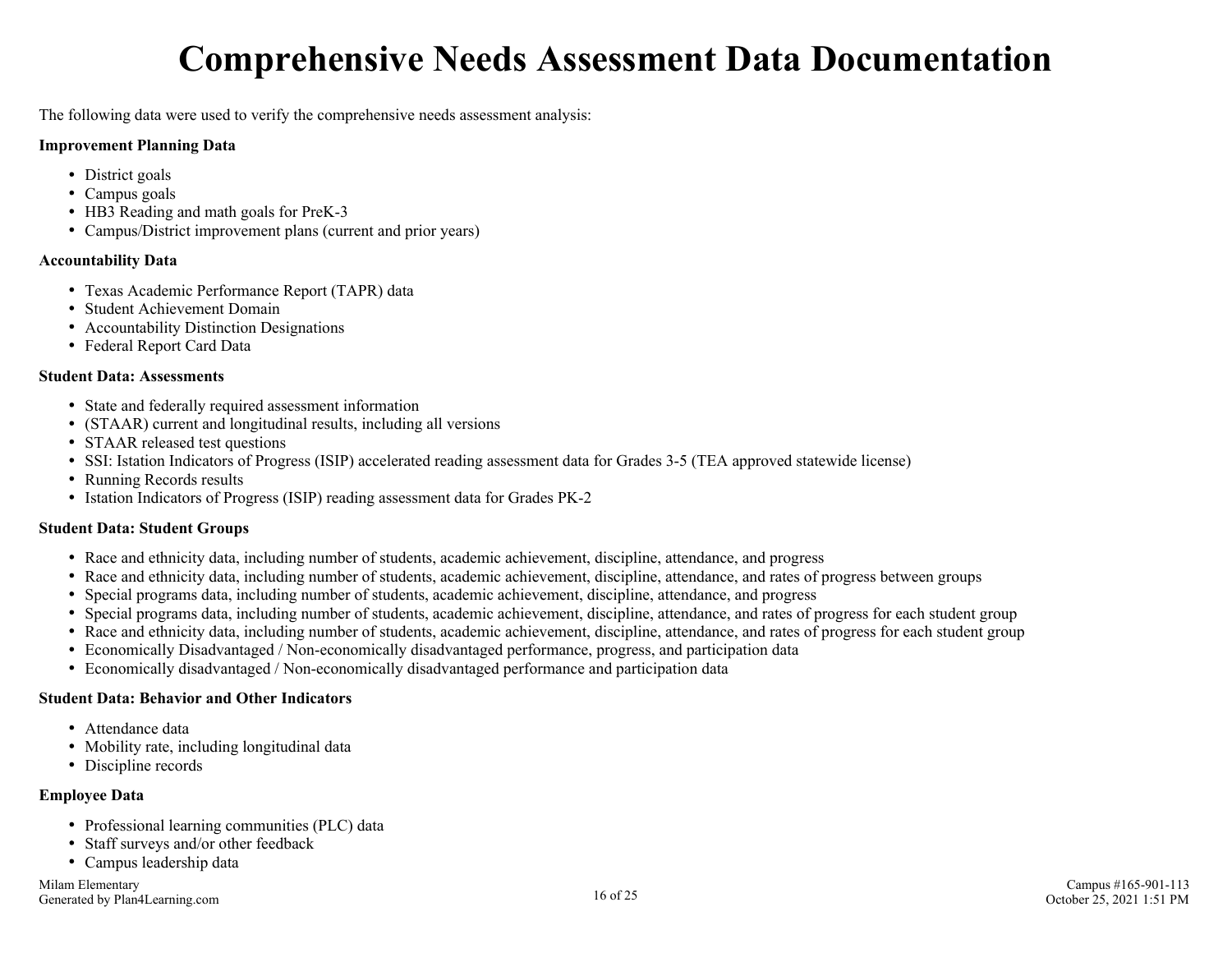- Professional development needs assessment data
- Evaluation(s) of professional development implementation and impact

#### **Parent/Community Data**

• Parent surveys and/or other feedback

#### **Support Systems and Other Data**

- Organizational structure data
- Processes and procedures for teaching and learning, including program implementation
- Study of best practices
- Action research results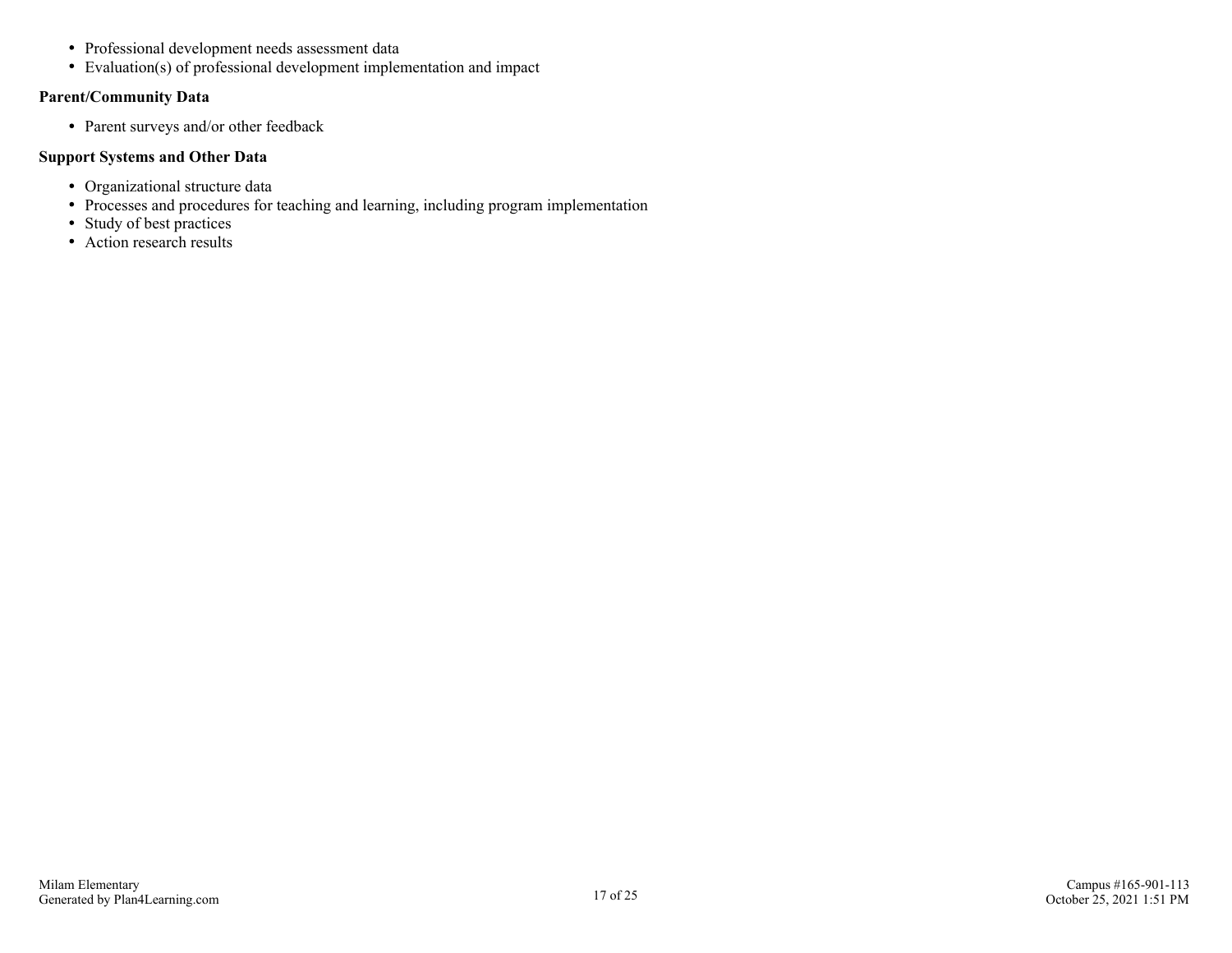# **Goals**

<span id="page-17-0"></span>Goal 1: Improve Pre-Kindergarten-2nd Grade literacy skills to ensure all students are reading on or above grade level by end of second grade.

**Performance Objective 1:** By implementing the adopted curriculum along with strategies and initiatives to strengthen the instructional core, 85% of BMIA's PK-2nd will meet or exceed the standard on campus, district and state assessments in reading.

**Evaluation Data Sources:** MAP Imagine Literacy Circle Teacher assessments-running records

| <b>Strategy 1 Details</b>                                                                                                                                                                                                                              |            |                  | <b>Reviews</b> |                  |
|--------------------------------------------------------------------------------------------------------------------------------------------------------------------------------------------------------------------------------------------------------|------------|------------------|----------------|------------------|
| <b>Strategy 1:</b> All teachers will participate in professional development on proven strategies for teaching reading.                                                                                                                                |            | <b>Formative</b> |                | <b>Summative</b> |
| Research based strategies will be used to improve instruction. Subs will be hired to allow teachers to meet in their grade<br>level or vertical team. All teachers will refine the use and knowledge of the instructional template which addresses the | <b>Nov</b> | Jan              | Mar            | June             |
| essential TEKS.                                                                                                                                                                                                                                        |            |                  |                |                  |
| Strategy's Expected Result/Impact: By June 2021, student achievement in reading as measured by<br>curriculum assessment, running records, Imagine Literacy and MAP data will show an increase in<br>performance.                                       |            |                  |                |                  |
| <b>Staff Responsible for Monitoring: Teachers, admin.</b>                                                                                                                                                                                              |            |                  |                |                  |
| Title I Schoolwide Elements: 2.4, 2.5, 2.6                                                                                                                                                                                                             |            |                  |                |                  |
| Continue/Modify<br>Accomplished<br>No Progress                                                                                                                                                                                                         |            | Discontinue      |                |                  |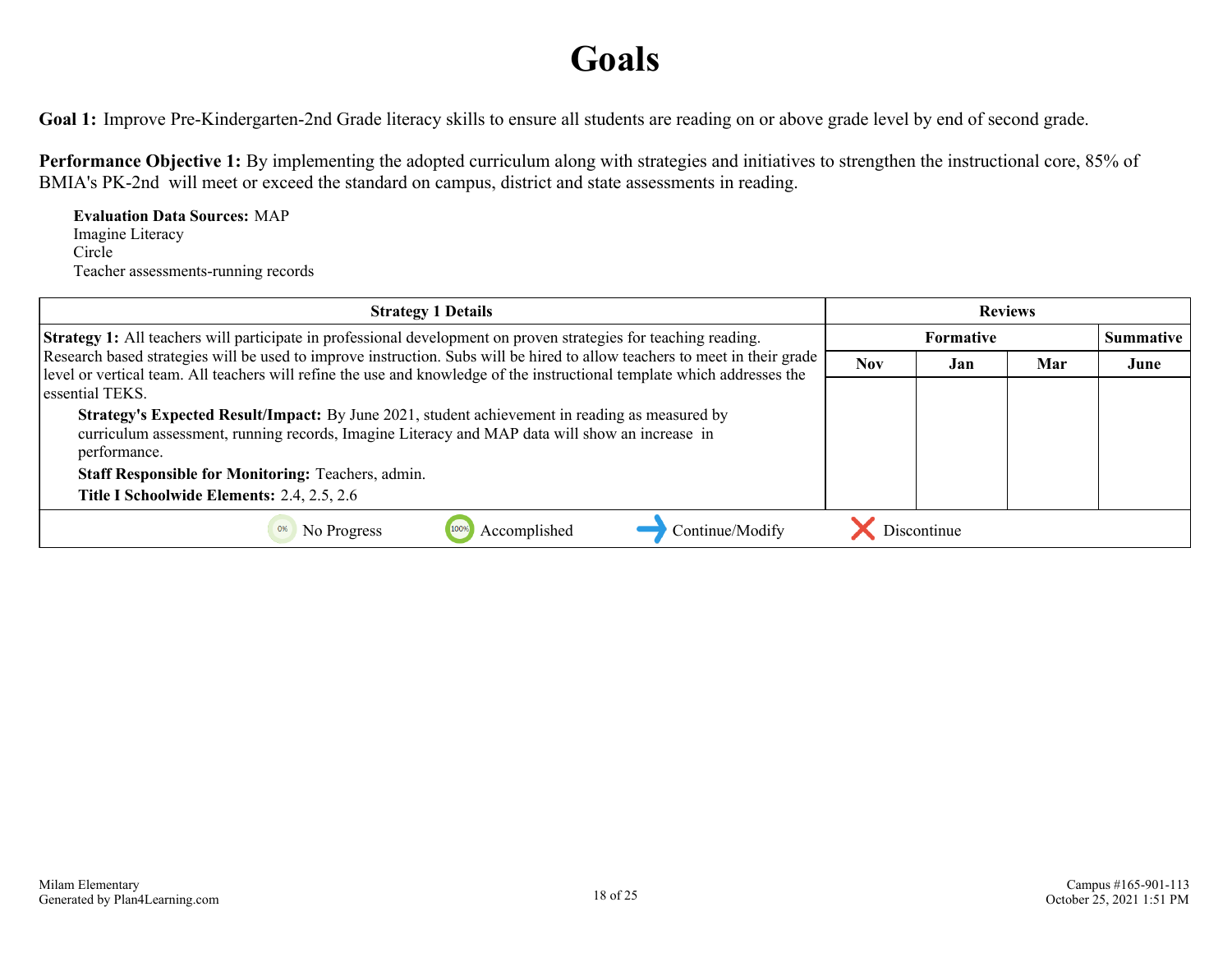**Goal 1:** Improve Pre-Kindergarten-2nd Grade literacy skills to ensure all students are reading on or above grade level by end of second grade.

**Performance Objective 2:** Teachers will use teacher developed assessments to identify and group students based on their needs; addressing academic gaps and growths.

### **Targeted or ESF High Priority**

**Evaluation Data Sources:** Campus assessment data NWEA MAP Imagine Literacy Imagine Math Lexia Core 5 STAAR

| <b>Strategy 1 Details</b>                                                                                                                                                                               |            |           | <b>Reviews</b> |                  |
|---------------------------------------------------------------------------------------------------------------------------------------------------------------------------------------------------------|------------|-----------|----------------|------------------|
| <b>Strategy 1:</b> The PLC process will be structured to focus on improving TIER 1 teaching strategies and increasing                                                                                   |            | Formative |                | <b>Summative</b> |
| opportunities to provide differentiated instruction.<br><b>Strategy's Expected Result/Impact:</b> Teachers will be prepared for TIER 1 instruction resulting in higher<br>student academic achievement. | <b>Nov</b> | Jan       | Mar            | June             |
| Staff Responsible for Monitoring: Administration, ALL, Instructional Leaders, Department Head and<br>Teachers                                                                                           |            |           |                |                  |
| <b>TEA Priorities:</b> Improve low-performing schools - <b>ESF Levers:</b> Lever 1: Strong School Leadership and<br>Planning, Lever 2: Effective, Well-Supported Teachers                               |            |           |                |                  |
| <b>Strategy 2 Details</b>                                                                                                                                                                               |            |           | <b>Reviews</b> |                  |
| <b>Strategy 2:</b> The PLC process will be structured to focus on improving TIER 1 teaching strategies and increasing                                                                                   |            | Formative |                | <b>Summative</b> |
| opportunities to provide differentiated instruction.                                                                                                                                                    | <b>Nov</b> | Jan       | Mar            | June             |
| <b>Strategy's Expected Result/Impact:</b> Teachers will be prepared for TIER 1 instruction resulting in higher<br>student academic achievement.                                                         |            |           |                |                  |
| Staff Responsible for Monitoring: Administration, ALL, Instructional Leaders, Department Head and<br>Teachers                                                                                           |            |           |                |                  |
| <b>TEA Priorities:</b> Improve low-performing schools - <b>ESF Levers:</b> Lever 1: Strong School Leadership and<br>Planning, Lever 2: Effective, Well-Supported Teachers                               |            |           |                |                  |
| <b>Strategy 3 Details</b>                                                                                                                                                                               |            |           | <b>Reviews</b> |                  |
| Strategy 3: Targeted interventions planned during common planning period and after school PLC's to identify specific                                                                                    |            | Formative |                | <b>Summative</b> |
| SE's to be reinforced during intervention time, target tutoring, or enrichment time.                                                                                                                    | <b>Nov</b> | Jan       | Mar            | June             |
| Strategy's Expected Result/Impact: Increased student learning outcomes by focusing on targeted SEs                                                                                                      |            |           |                |                  |
| <b>Staff Responsible for Monitoring: Administration</b>                                                                                                                                                 |            |           |                |                  |
| Title I Schoolwide Elements: 2.4, 2.6 - ESF Levers: Lever 2: Effective, Well-Supported Teachers                                                                                                         |            |           |                |                  |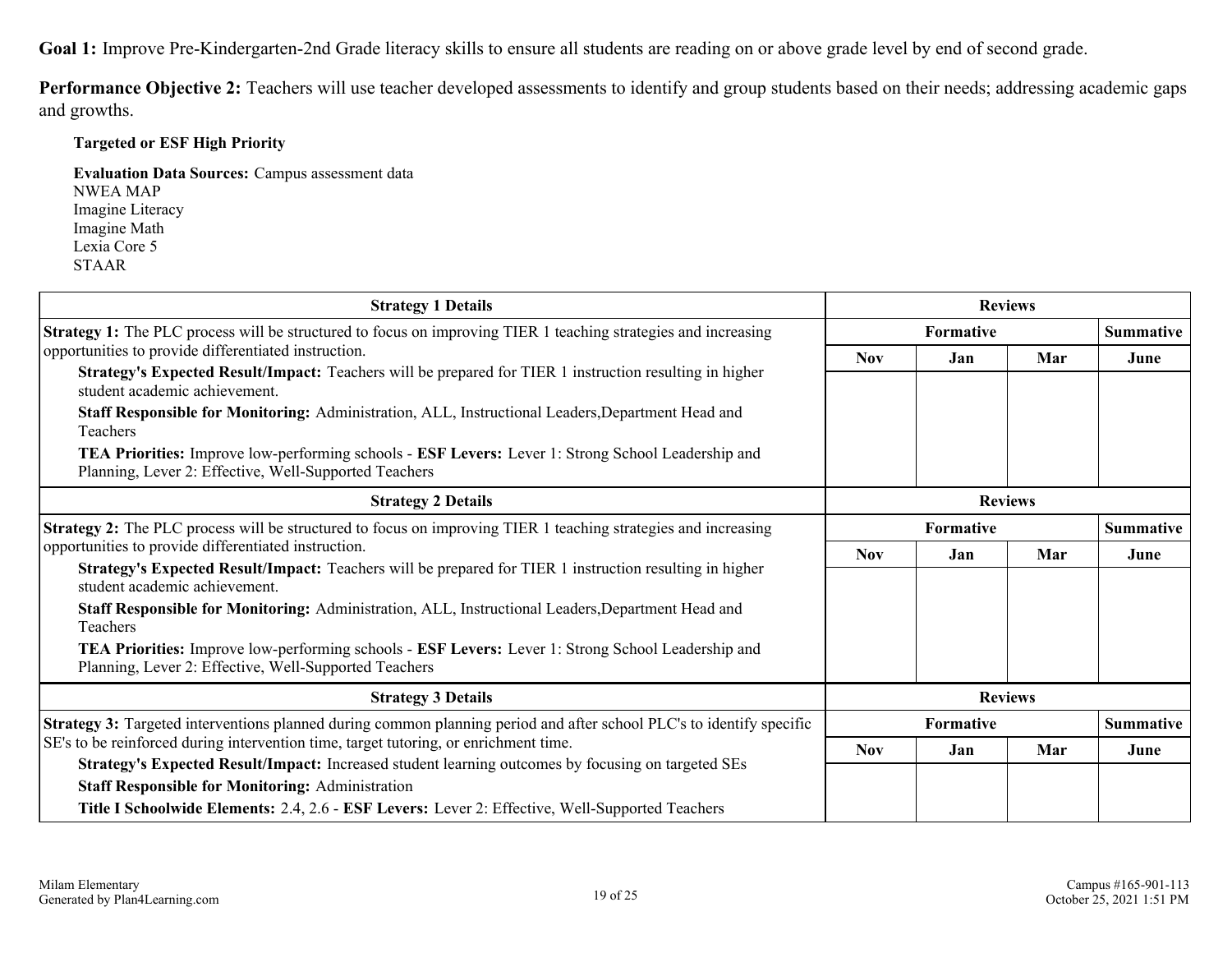| <b>Strategy 4 Details</b>                                                                                                                                                                                                                              |            |                  | <b>Reviews</b> |                  |
|--------------------------------------------------------------------------------------------------------------------------------------------------------------------------------------------------------------------------------------------------------|------------|------------------|----------------|------------------|
| <b>Strategy 4:</b> Administration will support instructional practices by conducting targeted walkthroughs and providing                                                                                                                               |            | <b>Formative</b> |                | <b>Summative</b> |
| teacher feedback.                                                                                                                                                                                                                                      | Nov.       | Jan              | Mar            | June             |
| Strategy's Expected Result/Impact: Increased teacher instructional best practices, classroom management<br>and improved learning atmosphere.                                                                                                           |            |                  |                |                  |
| Staff Responsible for Monitoring: Administration, Instructional Leaders                                                                                                                                                                                |            |                  |                |                  |
| Title I Schoolwide Elements: 2.4, 2.6 - ESF Levers: Lever 2: Effective, Well-Supported Teachers, Lever 5:                                                                                                                                              |            |                  |                |                  |
| <b>Effective Instruction</b>                                                                                                                                                                                                                           |            |                  |                |                  |
| <b>Strategy 5 Details</b>                                                                                                                                                                                                                              |            |                  | <b>Reviews</b> |                  |
| Strategy 5: All teachers will participate in professional development on proven strategies for teaching reading.                                                                                                                                       |            | <b>Summative</b> |                |                  |
| Research based strategies will be used to improve instruction. Subs will be hired to allow teachers to meet in their grade<br>level or vertical team. All teachers will refine the use and knowledge of the instructional template which addresses the | <b>Nov</b> | Jan              | Mar            | June             |
| essential TEKS.                                                                                                                                                                                                                                        |            |                  |                |                  |
| Strategy's Expected Result/Impact: By June 2021, student achievement in reading as measured by                                                                                                                                                         |            |                  |                |                  |
| STAAR, running records, Imagine Literacy and MAP data will show an increase in performance.                                                                                                                                                            |            |                  |                |                  |
| <b>Staff Responsible for Monitoring: Teachers, administration</b>                                                                                                                                                                                      |            |                  |                |                  |
| Title I Schoolwide Elements: 2.4, 2.5, 2.6                                                                                                                                                                                                             |            |                  |                |                  |
| Accomplished<br>Continue/Modify<br>No Progress<br>100%<br>0%                                                                                                                                                                                           |            | Discontinue      |                |                  |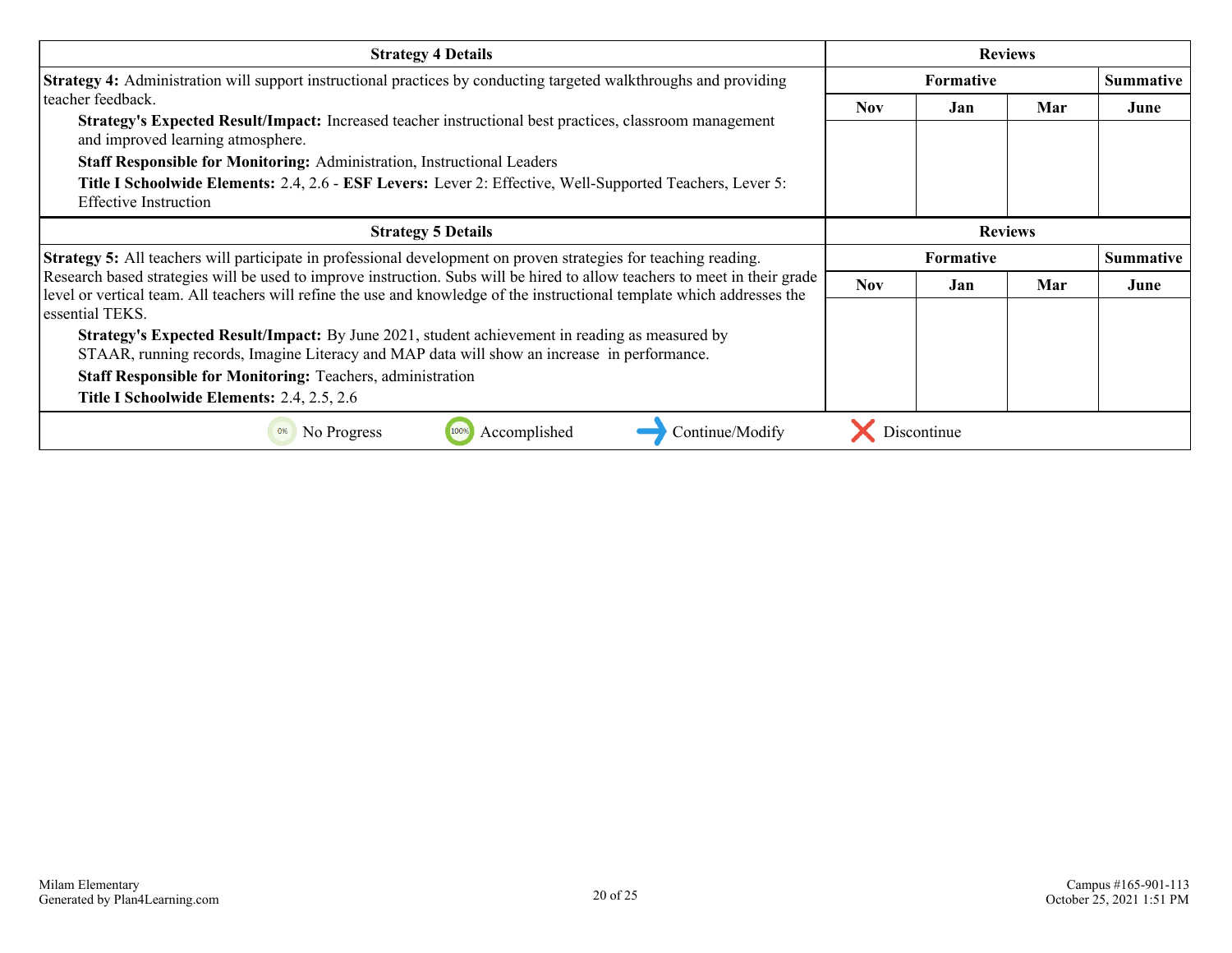<span id="page-20-0"></span>Goal 2: Increase the performance of all third through fifth-grade students scoring at the meets or masters level on STAAR Reading. BMIA Reading Goals: Approaches 65%, Meets 40% and Masters 18%.

**Performance Objective 1:** Increase Reading and Writing scores for all students, Reading/Writing Approaches, Meets, Masters average from 51% to 55%, as measured by STAAR by the end of 2021-2022.

**Evaluation Data Sources:** NWEA MAP Running Records Imagine Literacy Unit Tests Teacher Created Formative Assessment

| <b>Strategy 1 Details</b>                                                                                                                                                                                                                              |            | <b>Reviews</b>   |     |                  |
|--------------------------------------------------------------------------------------------------------------------------------------------------------------------------------------------------------------------------------------------------------|------------|------------------|-----|------------------|
| Strategy 1: Targeted interventions planned during common planning period and after school PLC's to identify specific                                                                                                                                   |            | <b>Formative</b> |     | <b>Summative</b> |
| SE's to be reinforced during intervention time, target tutoring, or enrichment time.                                                                                                                                                                   | <b>Nov</b> | Jan              | Mar | June             |
| Strategy's Expected Result/Impact: Increased student learning outcomes by focusing on targeted SEs                                                                                                                                                     |            |                  |     |                  |
| <b>Staff Responsible for Monitoring: Administration</b>                                                                                                                                                                                                |            |                  |     |                  |
| Title I Schoolwide Elements: 2.4, 2.6 - ESF Levers: Lever 2: Effective, Well-Supported Teachers                                                                                                                                                        |            |                  |     |                  |
| <b>Strategy 2 Details</b>                                                                                                                                                                                                                              |            | <b>Reviews</b>   |     |                  |
| Strategy 2: Administration will support instructional practices by conducting targeted walkthroughs and providing                                                                                                                                      |            | Formative        |     | <b>Summative</b> |
| teacher feedback.                                                                                                                                                                                                                                      | <b>Nov</b> | Jan              | Mar | June             |
| Strategy's Expected Result/Impact: Increased teacher instructional best practices, classroom management<br>and improved learning atmosphere.                                                                                                           |            |                  |     |                  |
| Staff Responsible for Monitoring: Administration, Instructional Leaders                                                                                                                                                                                |            |                  |     |                  |
| Title I Schoolwide Elements: 2.4, 2.6 - ESF Levers: Lever 2: Effective, Well-Supported Teachers, Lever 5:<br><b>Effective Instruction</b>                                                                                                              |            |                  |     |                  |
| <b>Strategy 3 Details</b>                                                                                                                                                                                                                              |            | <b>Reviews</b>   |     |                  |
| <b>Strategy 3:</b> All teachers will participate in professional development on proven strategies for teaching reading.                                                                                                                                |            | <b>Formative</b> |     | <b>Summative</b> |
| Research based strategies will be used to improve instruction. Subs will be hired to allow teachers to meet in their grade<br>level or vertical team. All teachers will refine the use and knowledge of the instructional template which addresses the | <b>Nov</b> | Jan              | Mar | June             |
| essential TEKS.                                                                                                                                                                                                                                        |            |                  |     |                  |
| Strategy's Expected Result/Impact: By June 2021, student achievement in reading as measured by<br>curriculum assessment, running records, Imagine Literacy and MAP data will show an increase in<br>performance.                                       |            |                  |     |                  |
| <b>Staff Responsible for Monitoring: Teachers, admin.</b>                                                                                                                                                                                              |            |                  |     |                  |
| Title I Schoolwide Elements: 2.4, 2.5, 2.6                                                                                                                                                                                                             |            |                  |     |                  |
| Continue/Modify<br>100%<br>Accomplished<br>No Progress<br>0%                                                                                                                                                                                           |            | Discontinue      |     |                  |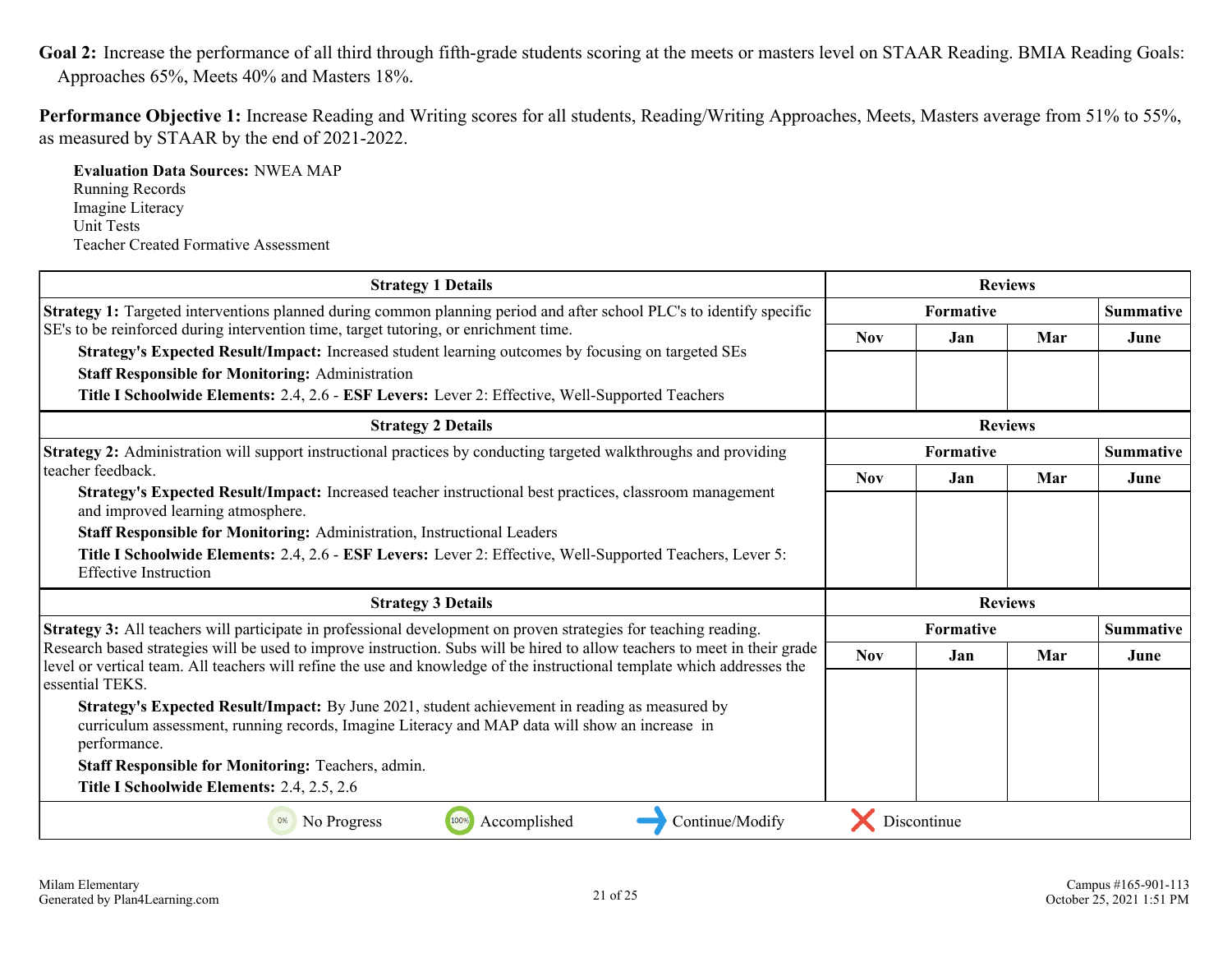<span id="page-21-0"></span>Goal 3: Increase the performance of all third through sixth-grade students scoring at the meets or masters level on STAAR Math.: Approaches 70% Meets 45% and Masters 22%.

**Performance Objective 1:** Campus wide targeted intervention time for students based on assessment data .

**Evaluation Data Sources:** NWEA MAP Imagine Math/Math Facts Unit Tests Teacher Created Formative Assessment

| <b>Strategy 1 Details</b>                                                                                                                                                                                                                                                 |            |           | <b>Reviews</b> |                  |
|---------------------------------------------------------------------------------------------------------------------------------------------------------------------------------------------------------------------------------------------------------------------------|------------|-----------|----------------|------------------|
| Strategy 1: Targeted interventions planned during common planning period and after school PLC's to identify specific                                                                                                                                                      |            | Formative |                | <b>Summative</b> |
| SE's to be reinforced during intervention time, target tutoring, or enrichment time.                                                                                                                                                                                      | <b>Nov</b> | Jan       | Mar            | June             |
| Strategy's Expected Result/Impact: Increased student learning outcomes by focusing on targeted SEs                                                                                                                                                                        |            |           |                |                  |
| <b>Staff Responsible for Monitoring: Administration</b>                                                                                                                                                                                                                   |            |           |                |                  |
| Title I Schoolwide Elements: 2.4, 2.6 - ESF Levers: Lever 2: Effective, Well-Supported Teachers                                                                                                                                                                           |            |           |                |                  |
| <b>Strategy 2 Details</b>                                                                                                                                                                                                                                                 |            |           | <b>Reviews</b> |                  |
| Strategy 2: Administration will support instructional practices by conducting targeted walkthroughs and providing                                                                                                                                                         |            | Formative |                | Summative        |
| teacher feedback.                                                                                                                                                                                                                                                         | <b>Nov</b> | Jan       | Mar            | June             |
| Strategy's Expected Result/Impact: Increased teacher instructional best practices, classroom management<br>and improved learning atmosphere.                                                                                                                              |            |           |                |                  |
| Staff Responsible for Monitoring: Administration, Instructional Leaders                                                                                                                                                                                                   |            |           |                |                  |
| Title I Schoolwide Elements: 2.4, 2.6 - ESF Levers: Lever 2: Effective, Well-Supported Teachers, Lever 5:<br><b>Effective Instruction</b>                                                                                                                                 |            |           |                |                  |
| <b>Strategy 3 Details</b>                                                                                                                                                                                                                                                 |            |           | <b>Reviews</b> |                  |
| Strategy 3: All teachers will participate in professional development on proven strategies for teaching reading.                                                                                                                                                          |            | Formative |                | <b>Summative</b> |
| Research based strategies will be used to improve instruction. Subs will be hired to allow teachers to meet in their grade<br>level or vertical team. All teachers will refine the use and knowledge of the instructional template which addresses the<br>essential TEKS. | <b>Nov</b> | Jan       | Mar            | June             |
| Strategy's Expected Result/Impact: By June 2021, student achievement in reading as measured by<br>curriculum assessment, running records, Imagine Literacy and MAP data will show an increase in<br>performance.                                                          |            |           |                |                  |
| <b>Staff Responsible for Monitoring: Teachers, admin.</b>                                                                                                                                                                                                                 |            |           |                |                  |
| Title I Schoolwide Elements: 2.4, 2.5, 2.6                                                                                                                                                                                                                                |            |           |                |                  |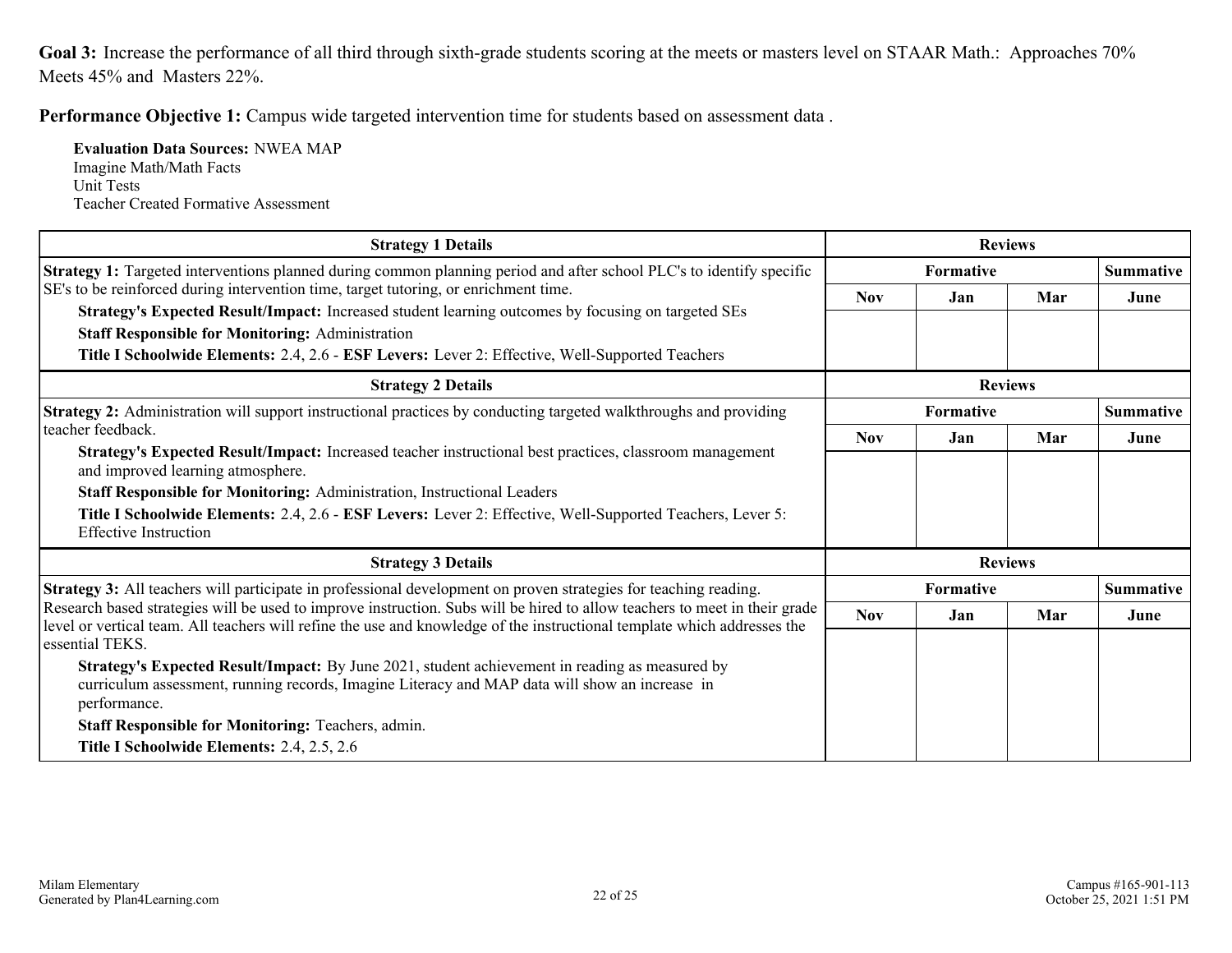| <b>Strategy 4 Details</b>                                                                                                                    |            |             | <b>Reviews</b> |                  |
|----------------------------------------------------------------------------------------------------------------------------------------------|------------|-------------|----------------|------------------|
| Strategy 4: Administration will support instructional practices by conducting targeted walkthroughs and providing                            |            | Formative   |                | <b>Summative</b> |
| teacher feedback.                                                                                                                            | <b>Nov</b> | Jan         | Mar            | June             |
| Strategy's Expected Result/Impact: Increased teacher instructional best practices, classroom management<br>and improved learning atmosphere. |            |             |                |                  |
| Staff Responsible for Monitoring: Administration, Instructional Leaders                                                                      |            |             |                |                  |
| Title I Schoolwide Elements: 2.4, 2.6 - ESF Levers: Lever 2: Effective, Well-Supported Teachers, Lever 5:                                    |            |             |                |                  |
| <b>Effective Instruction</b>                                                                                                                 |            |             |                |                  |
| Continue/Modify<br>Accomplished<br>No Progress                                                                                               |            | Discontinue |                |                  |

Campus #165-901-113 October 25, 2021 1:51 PM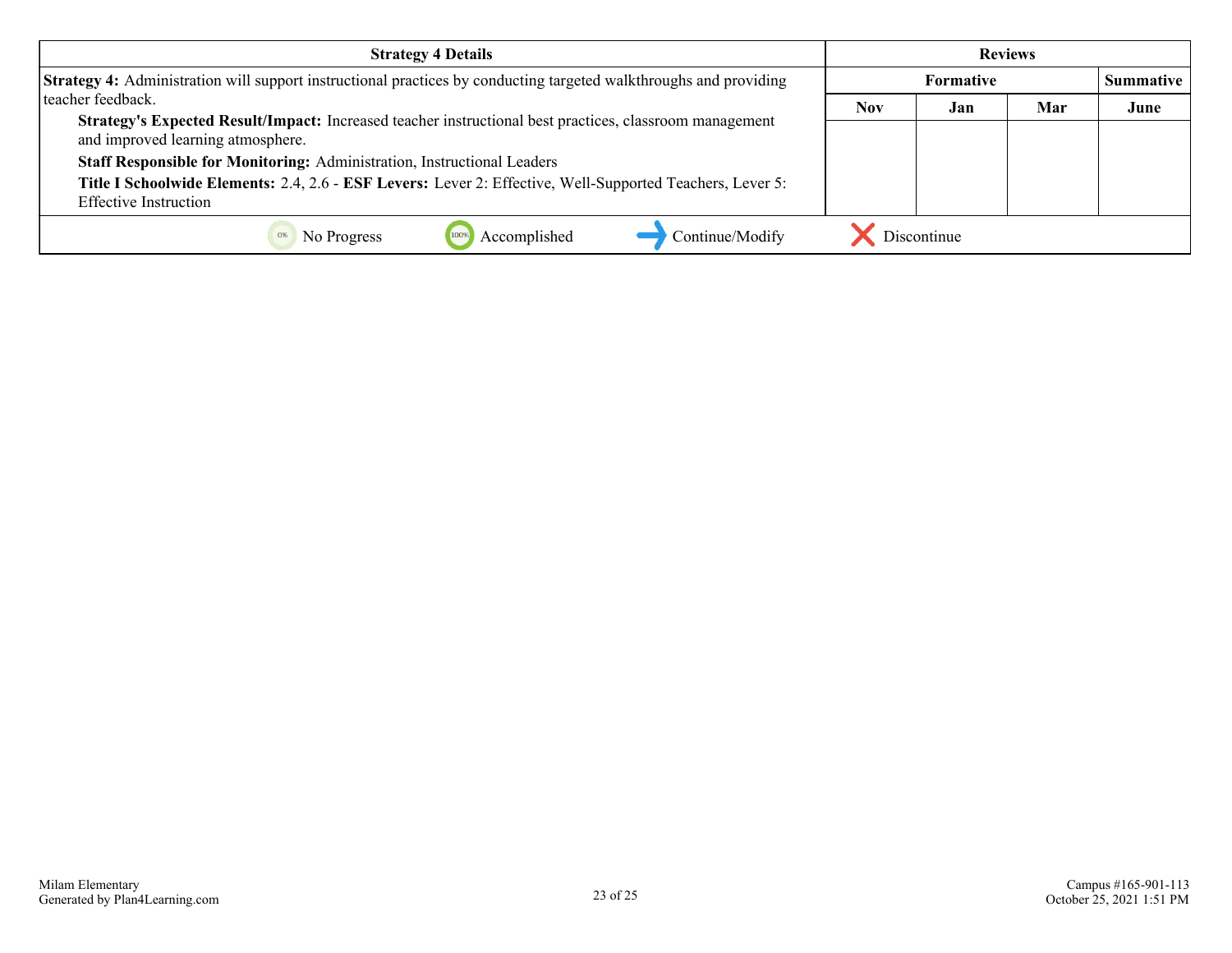# **State Compensatory**

### <span id="page-23-0"></span>**Budget for Milam Elementary**

#### **Total SCE Funds:** \$159,000.00 **Total FTEs Funded by SCE:** 2.5 **Brief Description of SCE Services and/or Programs**

Milam Elementary use of the Title I budget is to provide additional support to teachers. Teacher Assistants cover classes for their classroom teachers in order for the Instructional Leaders to provide coaching to other content are teachers.

### **Personnel for Milam Elementary**

| Name                      | Position                                | FTE |
|---------------------------|-----------------------------------------|-----|
| Anilu Ortiz               | Teacher Assistant-Kinder Dual           |     |
| <b>Kathlyn Navarrette</b> | Teacher Assistant-Support Math and ELAR |     |
| <b>Kelley Richardson</b>  | Reading Interventionist                 | 0.5 |